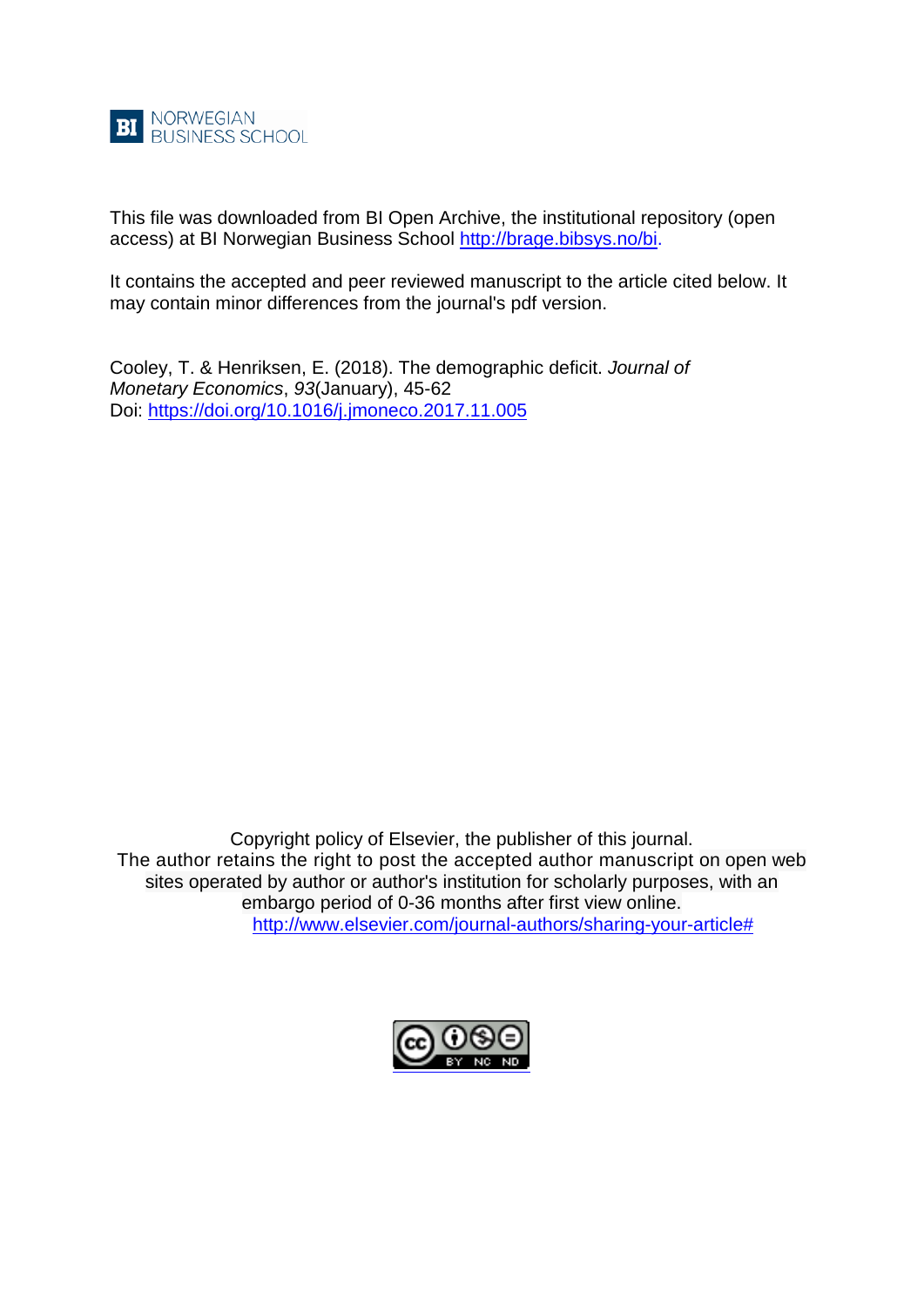# The Demographic Deficit[∗](#page-1-0)

Thomas F. Cooley,[†](#page-1-1) and Espen Henriksen[‡](#page-1-2)

November 21, 2017

#### Abstract

There has been a slowdown in growth in the world's most advanced economies. In this paper we argue that changing demographics, in particular aging populations combined with increased life expectancy, may be part of the explanation for why we observe slower growth, falling interest rates and falling productivity growth. Using Japan and the U.S. in the years prior to the financial crises as a case study, we provide estimates of the growth deficit that arises from an aging cohort structure and increasing life expectancy. We also provide projections of the impact of predictable demographic changes on future growth in the U.S. and Japan.

### JEL Classification Codes: E1, E2, J1, J2

Keywords: mortality, fertility, life-cycle saving, labor supply, growth accounting

<span id="page-1-0"></span><sup>∗</sup>We thank David L´opez-Salido, Aspen Gorry (discussant), Per Krusell (discussant), Peter Rupert, Gianluca Violante, and participants at the Spring 2017 CRNYU Conference on Public Policy, the Dave Backus Memorial Conference, the Bank of Finland and CEPR joint conference on Demographics and the Macroeconomy, the 2016 SED Meeting, the 2016 Vienna Macroeconomics Workshop, and seminar participants at the Banco de Portugal for helpful comments.  $DOL:10.1016/j.jmoneco.2017.11.005$ . Download BETEX reference.

<span id="page-1-1"></span><sup>†</sup> Stern School of Business, New York University, and NBER; tcooley@stern.nyu.edu.

<span id="page-1-2"></span><sup>‡</sup> BI Norwegian Business School; espen.henriksen@gmail.com.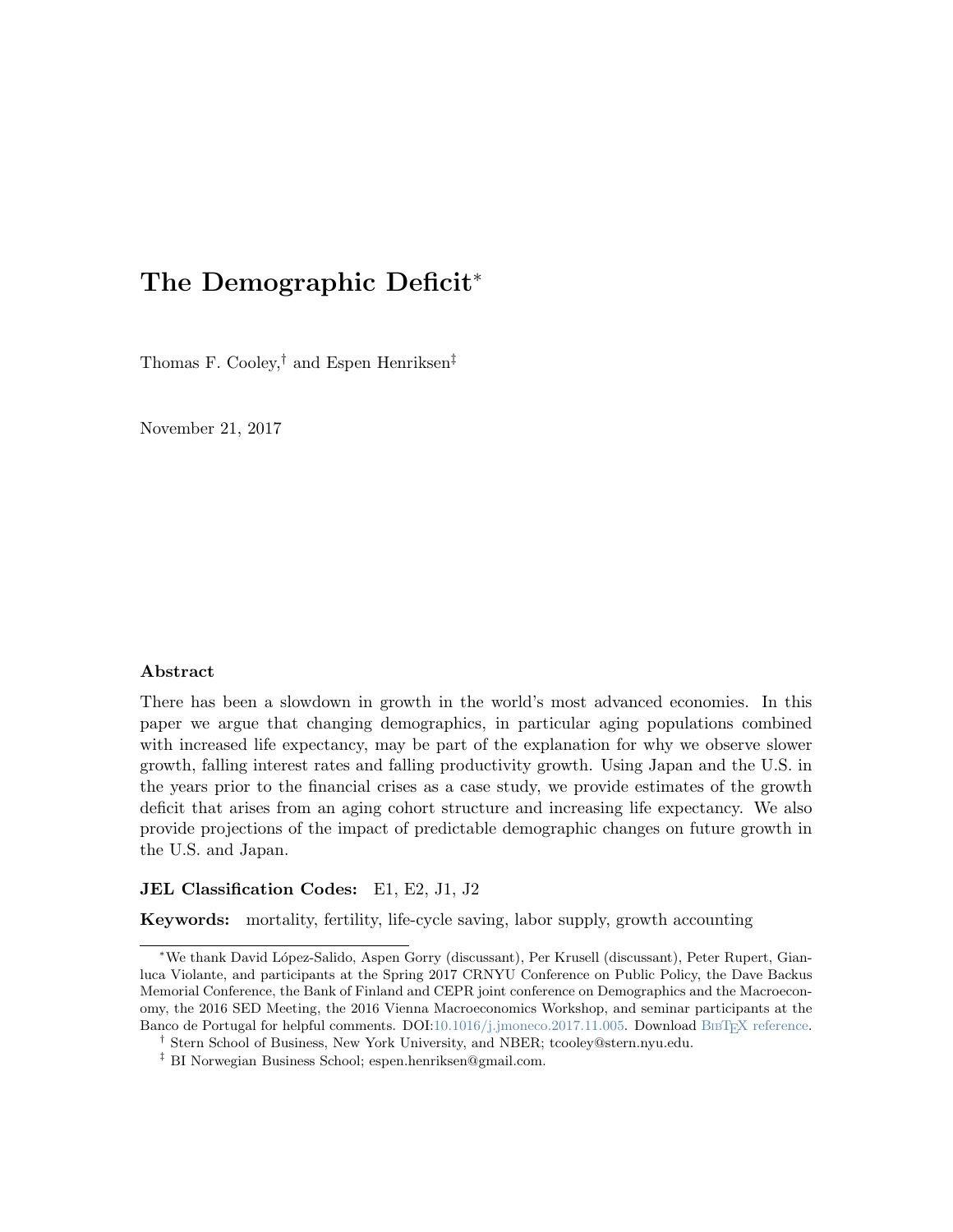## 1 Introduction

How much of the slowdown in growth among the world's most advanced economies is due to demographic factors? In this paper we estimate the extent to which aging of the population, both changes in life expectancies and shifts in cohort distributions, may account for the slowdown in growth and productivity. In many economies these demographic changes are substantial. They affect both the labor supply and savings decisions of households and how these decisions are aggregated. In this paper, we identify the channels through which changes in demographics may affect aggregate economic growth, and we show that a substantial fraction of the slowdown in growth and productivity are due to demographic factors.

The recovery from the Great Recession in both the U.S. and Europe has been anemic. There are two popular accounts of why current and expected future growth rates are low. One view, articulated by [Gordon](#page-30-0) [\(2016\)](#page-30-0), holds that aggregate supply may be impaired because the opportunities for technological change that exist in the future are not going to provide the dramatic increases in productivity that important innovations in the past have delivered. That is, the set of blueprints available to us now and in the future are not as transformative as those we have had in the past.<sup>[1](#page-2-0)</sup> An alternative view, the secular stagnation hypothesis associated with former Treasury Secretary Larry Summers, is that future growth is likely to be constrained by insufficient investment demand. On this view our current slow growth is more than just a hangover of the financial crisis. It is a consequence of the fall in the real interest rate that prevails in equilibrium. If the real interest rate is well below zero, then monetary policy is going to have a hard time delivering a real rate that is consistent with long term growth as we have experienced it in the past.<sup>[2](#page-2-1)</sup>

The common element in these accounts is that the growth slowdown will be persistent. We do have other examples of persistent stagnation in previously fast growing economies,

<span id="page-2-0"></span><sup>&</sup>lt;sup>1</sup>The more nuanced statement of this view argues that the period from 1970-1994 when total factor productivity grew at an average annual rate of 0.5% (compared to 1.89% from 1920-1970) is likely to be characteristic of the future largely because the potential for technological innovation is unlikely to offer the opportunities for the kind of big increases in productivity that we experienced in the past.

<span id="page-2-1"></span> $2$  See e.g. [Summers](#page-31-1) [\(2014\)](#page-31-0) and Summers [\(2016\)](#page-31-1).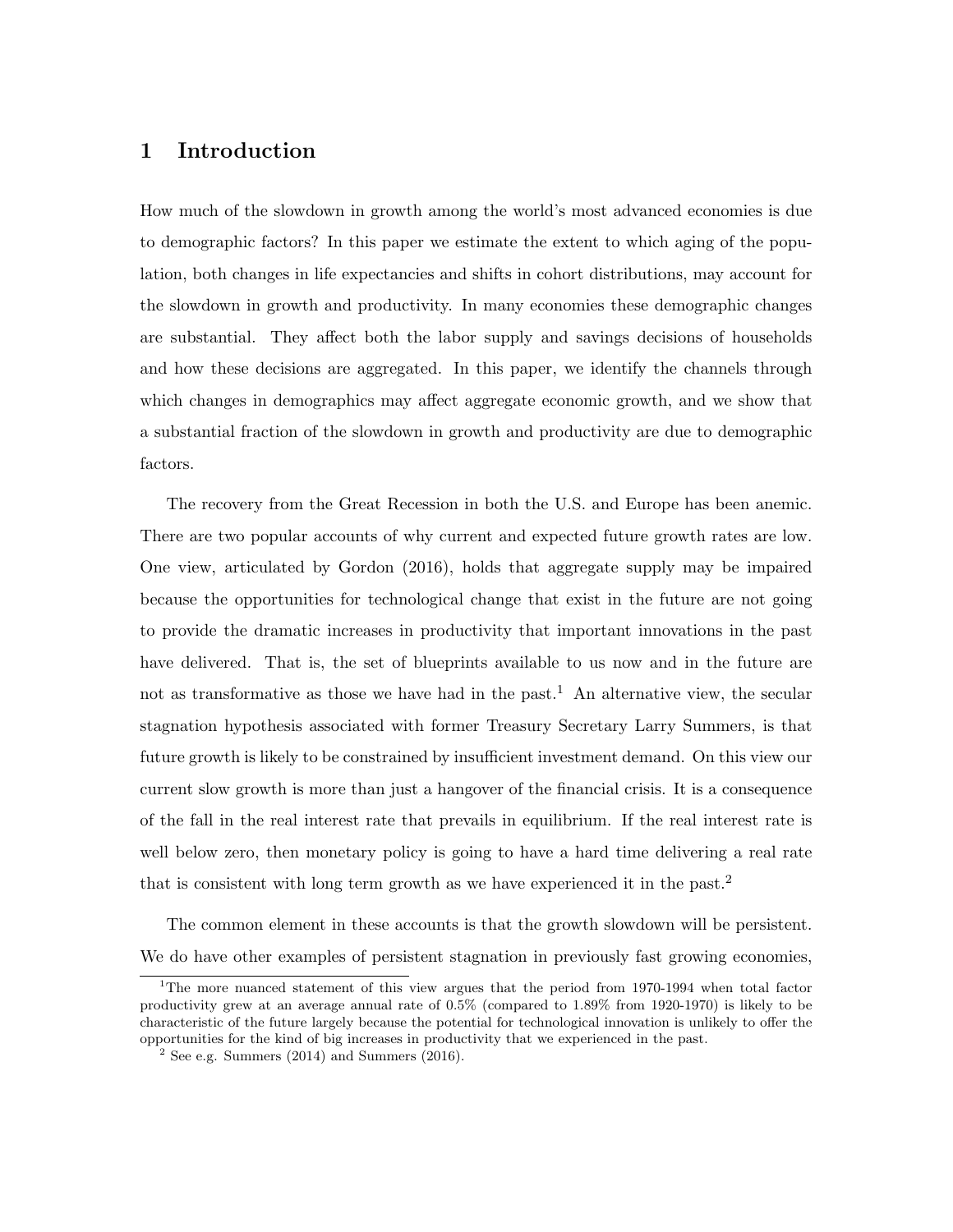the most notable being Japan. Japan has been stagnant since the early 1990's in spite of aggressive monetary and fiscal stimulus. Similarily, in both Europe and the U.S. growth rates were below the trend in the period leading up to the financial crisis. After the crisis, the growth rates have been below that in previous recoveries from recessions despite aggressive monetary and fiscal stimulus.

The challenge is to identify factors that can account for the persistence of the slowdown. One low-frequency factor is the demographic structure of an economy. It is widely recognized that demographic changes have important implications for economic growth. But the channels through which these changes work are less well understood. In this paper we make them precise in the context of a life cycle model with rich demographics.

There is increasing recognition that demographic changes are an important driver of many economic phenomena. In the years prior to the Financial Crisis there was a lot of concern about global current account imbalances and capital flows. A number of papers recognized that changing demographics could account for much of the observed decline in real interest rates and the magnitude and persistence of cross-border capital flows. [Henriksen](#page-30-1) [\(2005\)](#page-30-1) and later [Backus, Cooley, and Henriksen](#page-29-0) [\(2014\)](#page-29-0) showed the effect of demographic changes on capital flows and interest rates in the U.S. and Japan. [Feroli](#page-29-1) [\(2003\)](#page-29-1) explored the role of demographics for capital flows among the G7 nations. [Krueger and Ludwig](#page-31-2) [\(2007\)](#page-31-2) studied the consequences of demographic changes for rates of return on capital, wages, and wealth in the OECD Countries. More recently Gagnon, Johannson, and López-Salido [\(2016\)](#page-30-2), [Carvalho, Ferrero, and Nechio](#page-29-2) [\(2016\)](#page-29-2), and [Ikeda and Saito](#page-30-3) [\(2014\)](#page-30-3) have shown the impact of demographic changes on the real interest rate and investment in the U.S. and Japan as a consequence of the exogenous impact of these changes on the aggregate labor supply. All these papers have focused on how demographic change affects the supply of and demand for capital.

Demographic change affects factor supplies through changes in life expectancy and changes in the age-cohort distribution of the population. Changes in life expectancy impact not only individuals' life-cycle savings decisions but also their labor-supply decisions. Changes in cohort distributions affect the aggregation of these individual decisions. We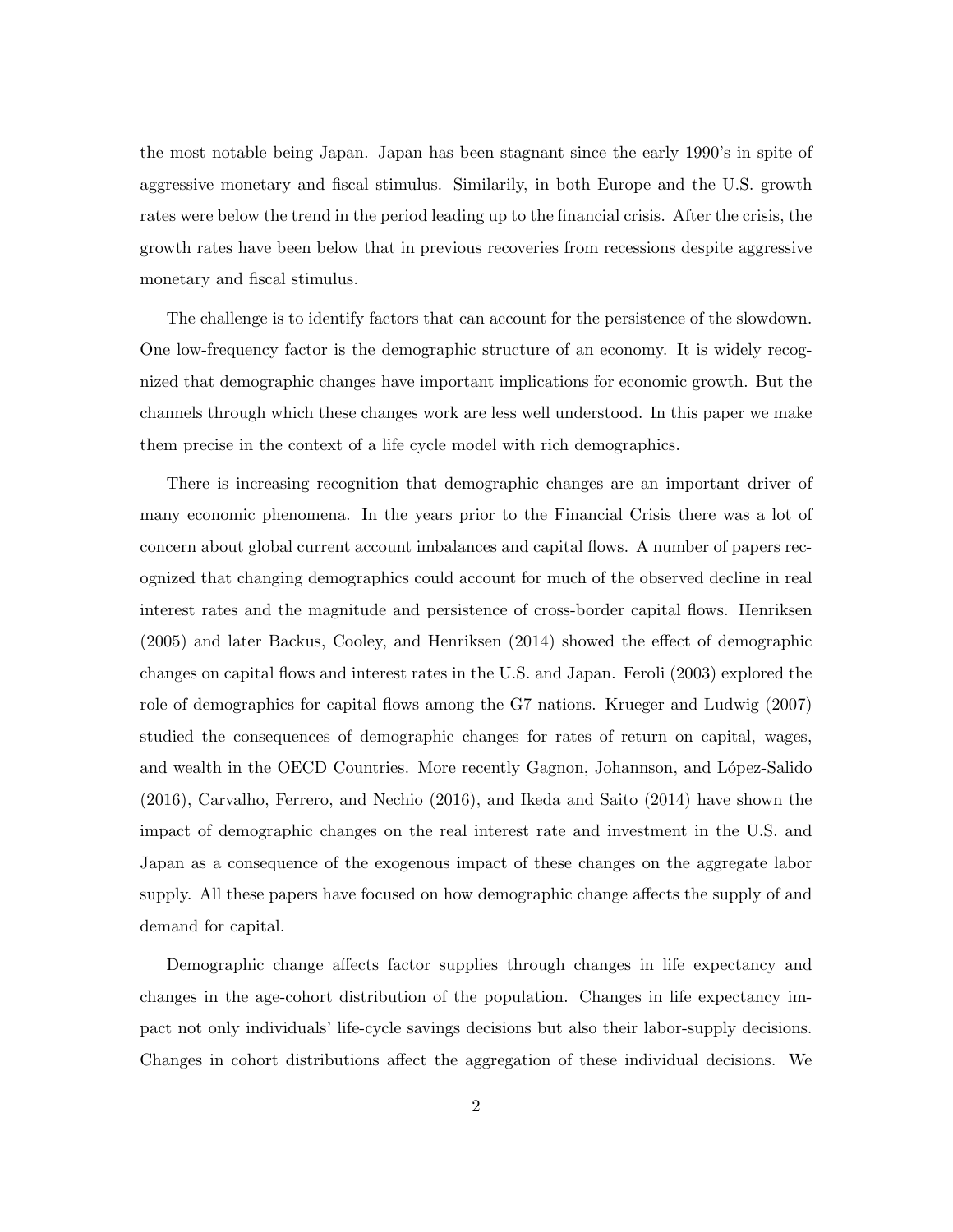distinguish analytically between these two channels of demographic change. The general equilibrium effect of demographic change is also important. The wage rate and the real rate of interest change as a results of changes in the relative supply and demand for labor and capital. The effects on aggregate factor prices may magnify or dampen the individual life-cycle decisions shaped by demographic change.

Growth accounting shows that that growth differentials both across countries and over time are not only driven by TFP and capital accumulation, but labor supply on the extensive margin, labor supply on the intensive margin, and (obviously) population growth. One straightforward way in which demographics impact changes in aggregate economic activity is through their impact on aggregate factor supply. Data show that households steadily decrease labor supply both on the intensive and extensive margin in the latter part of their working lives. This is in contrast to the usual assumption in overlapping-generations models, that households supply labor inelastically until retirement age. Changes in life expectancy and cohort distributions will therefore affect both labor market participation and average hours worked. Faced with increases in life expectancy individuals need to provide for more years in retirement during their working life. In addition, aging populations means more people will be in their highest savings years. This may lead to changes in aggregate capital supply. Lastly, demographic change affect the composition of the work force and its productivity. Changes in the average efficiency of the individuals working will manifest itself in changes in TFP.

Economists have struggled to reconcile labor supply elasticities estimated from microeconomic data and elasticities implied by macro-economic adjustments. But one key to reconciling these two is to distinguish all the margins of adjustment of labor supply.[3](#page-4-0) The assumption common in life-cycle models that labor is supplied inelastically when individuals enter the labor market in their early 20s until they exit the labor market at retirement age is at odds with the evidence that labor supply on the extensive margin (labor-market participation) and on the intensive margin (hours worked conditional on being in the labor

<span id="page-4-0"></span><sup>3</sup>[Keane and Rogerson](#page-30-4) [\(2011\)](#page-30-4) and [Prescott, Rogerson, and Wallenius](#page-31-3) [\(2009\)](#page-31-3) discuss the biases in the estimates of labor supply elasticity that result from ignoring the margins of adjustment.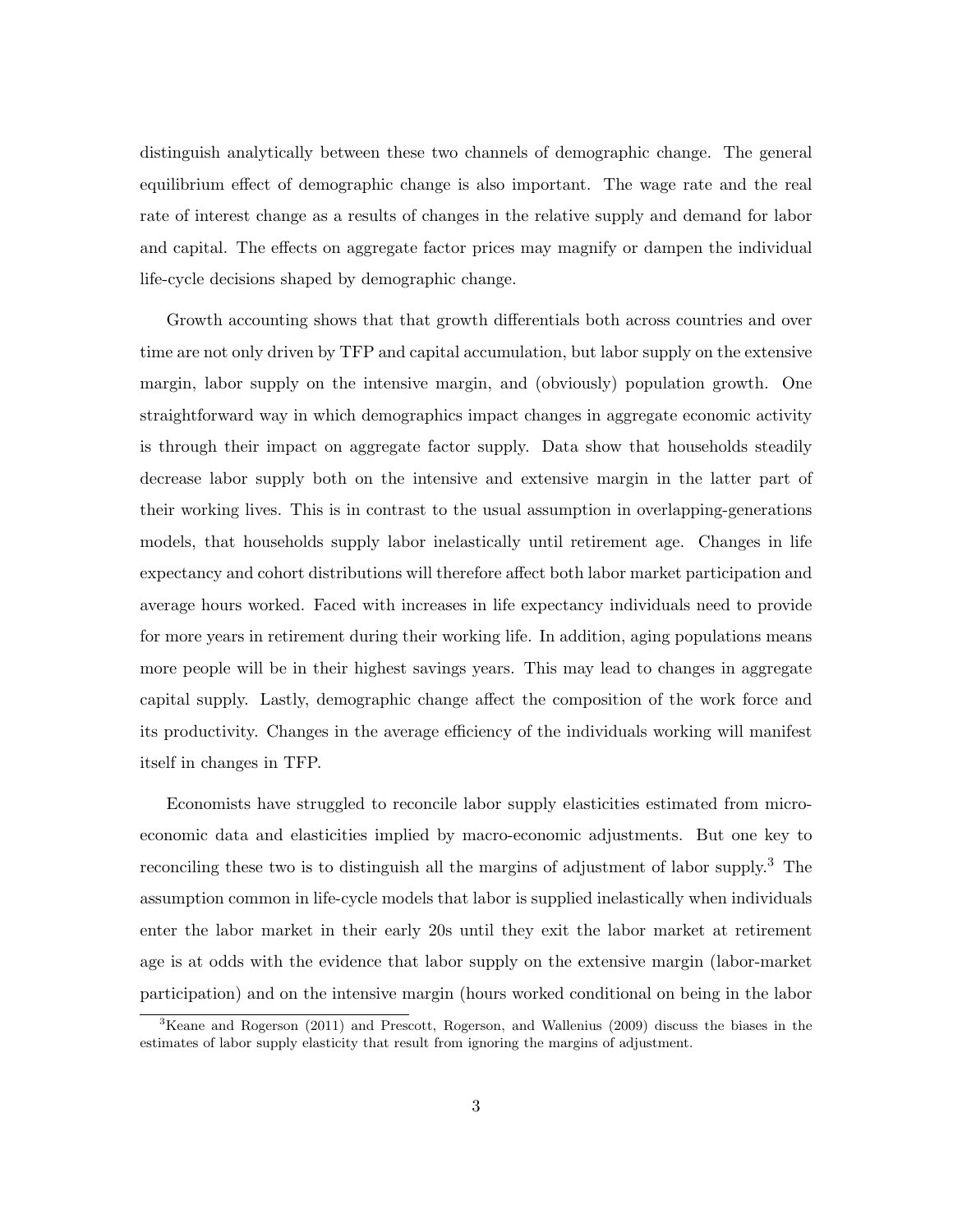force) have a pronounced hump-shape over the life cycle (see e.g. Bick, Fuchs-Schündeln, [and Lagakos,](#page-29-3)  $2016$ .<sup>[4](#page-5-0)</sup>

Measured aggregate productivity change is a measure of output change adjusted for changes in factor inputs. Due to measurement issues, labor is usually measured as number of hours worked. The efficiency of a worker, conditional on the numbers of hours worked, will on average also depend on age. In the literature estimating life-cycle income uncertainty the predictable component of wage rates has been found to be hump-shaped (see e.g. [Huggett,](#page-30-5) [Ventura, and Yaron,](#page-30-5) [2011\)](#page-30-5). Demographic change, both through changes in labor-supply decisions and through the aggregation, will affect aggregate productivity and measured TFP.

Two papers similar in spirit to this paper are [Maestas, Mullen, and Powell](#page-31-4) [\(2016\)](#page-31-4) and [Jones](#page-30-6) [\(2017\)](#page-30-6). [Maestas et al.](#page-31-4) [\(2016\)](#page-31-4) use cross-sectional variation to estimate the effect of increases in the fraction of the population over 60 on GDP at the state level. They find that a 10% increase in the fraction of the population over 60 decreases growth by 5.5%. and that predictable changes in the age structure will lower per capita GDP growth by 1.2% annually over the current decade. [Jones](#page-30-6) [\(2017\)](#page-30-6) uses a representative-agent model to approximate a lifecycle model. The model partially accounts for lower output and productivity growth after 2009. A contrarian story is presented by [Acemoglu and Restrepo](#page-29-4) [\(2017\)](#page-29-4) who present evidence to the effect that changes in the age structure of the population (the ratio of old to young workers) are not correlated with changes in GDP per capita but are correlated with the adoption of robots and advanced information technology. A related approach is that taken by [Favero and Galasso](#page-29-5) [\(2015\)](#page-29-5) who treat this as a statistical question that can be answered by projecting mortality based trends on growth rates and interest rates. They suggest, based on their methodology, that demographic factors account for lower growth but not lower interest rates. We study the relationship between demographics and growth and interest rates through the lense of a structural general equilibrium model driven by

<span id="page-5-0"></span><sup>&</sup>lt;sup>4</sup>In the U.S. two thirds of the labor market adjustment over the business cycle occur on the intensive margin, meaning that changes in employment dominate changes in hours [\(Cho and Cooley,](#page-29-6) [1994\)](#page-29-6). [Llosa,](#page-31-5) [Ohanian, Raffo, and Rogerson](#page-31-5) [\(2012\)](#page-31-5) show, in countries with employment protection laws, a large fraction of the adjustment takes place on the intensive margin.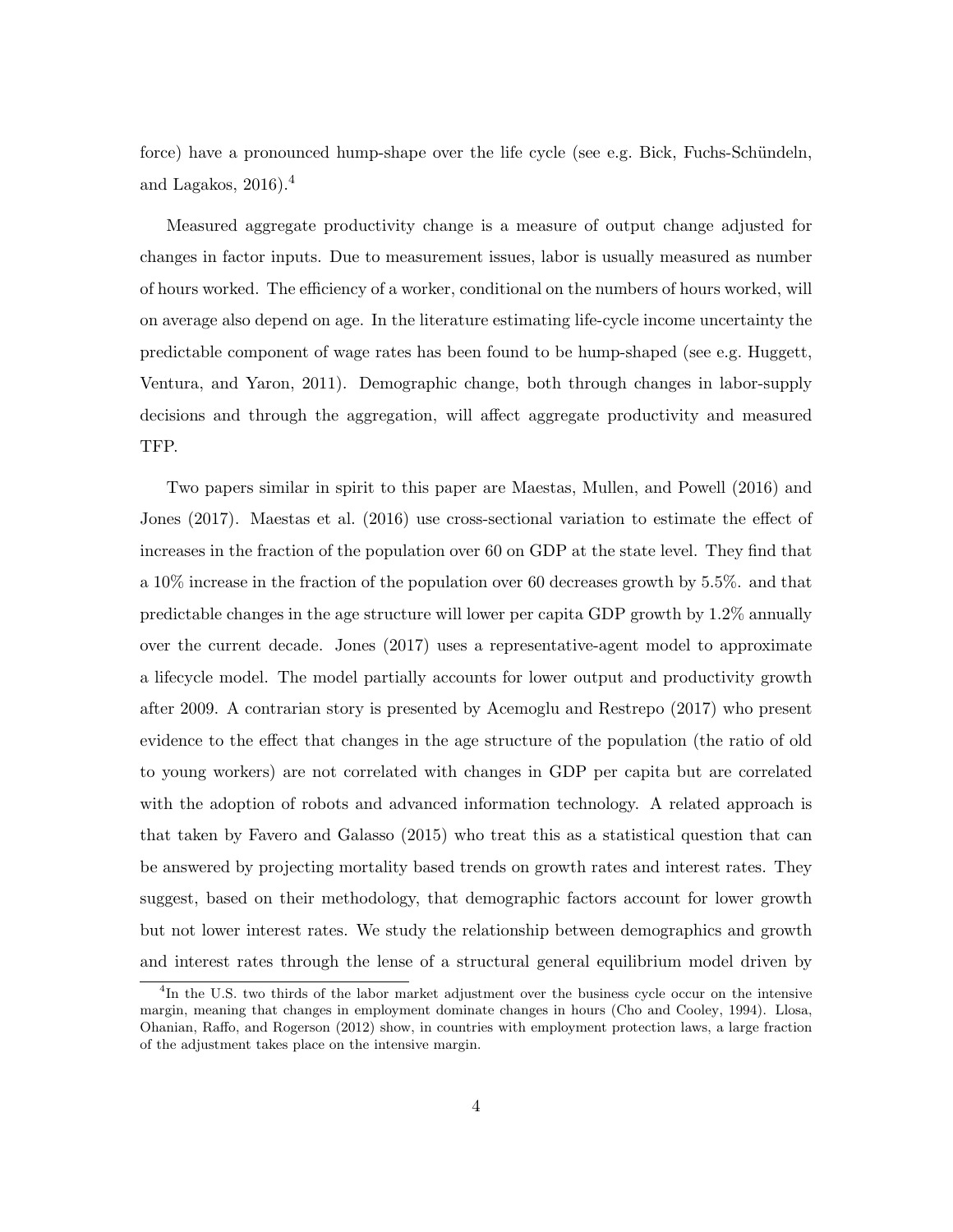rich demographics. This provides a sharper understanding of the margins through which demographics are driving growth and a laboratory in which to analyze potentially welfareimproving policy options.

Understanding the magnitude of the contribution of demographics to long term growth and productivity is particularly important because the demographic forces are essentially baked in to the future path of the economy. They are not easily altered or easily influenced by economic policy other than perhaps by immigration policy. But understanding the behavioral response to these economic forces at the household level is important for understanding the connection to interest rates and the corresponding connection to policy. Aging populations present a number of challenges for the social organization of societies and for health care, retirement insurance and the sustainability of public debt.<sup>[5](#page-6-0)</sup> We don't address these issues in the paper but provide the most parsimonious framework to account for the effect of demographic change on long-run growth and a framework within which it is possible to analyze the effects of policy responses both on aggregate growth and on welfare.

[Insert Figure [1,](#page-35-0) Figure [2,](#page-35-1) and Figure [3](#page-36-0) about here]

## <span id="page-6-1"></span>2 The growth and productivity slowdown

The growth and productivity slowdown is evident in trend GDP growth for a number of countries. Figure [1](#page-35-0) shows the trend GDP for the U.S., France (as a representative of the other G7 countries), and Japan.

The downward shift in growth in Japan is evident beginning in the early 1990's while the U.S. and France show a noticeable downward shift beginning in about 2007. Figure [2](#page-35-1) shows the 10 year Treasury Rate for Japan and the U.S.. In Japan there was a sharp decline beginning in the early 1990's and in the U.S. beginning in the 2007. This is consistent with

<span id="page-6-0"></span> ${}^{5}$ For example [Attanasio, Kitao, and Violante](#page-29-7) [\(2007\)](#page-29-7) and [Kitao](#page-31-6) [\(2014\)](#page-31-6) study the impact of demographics on the sustainability of social security programs.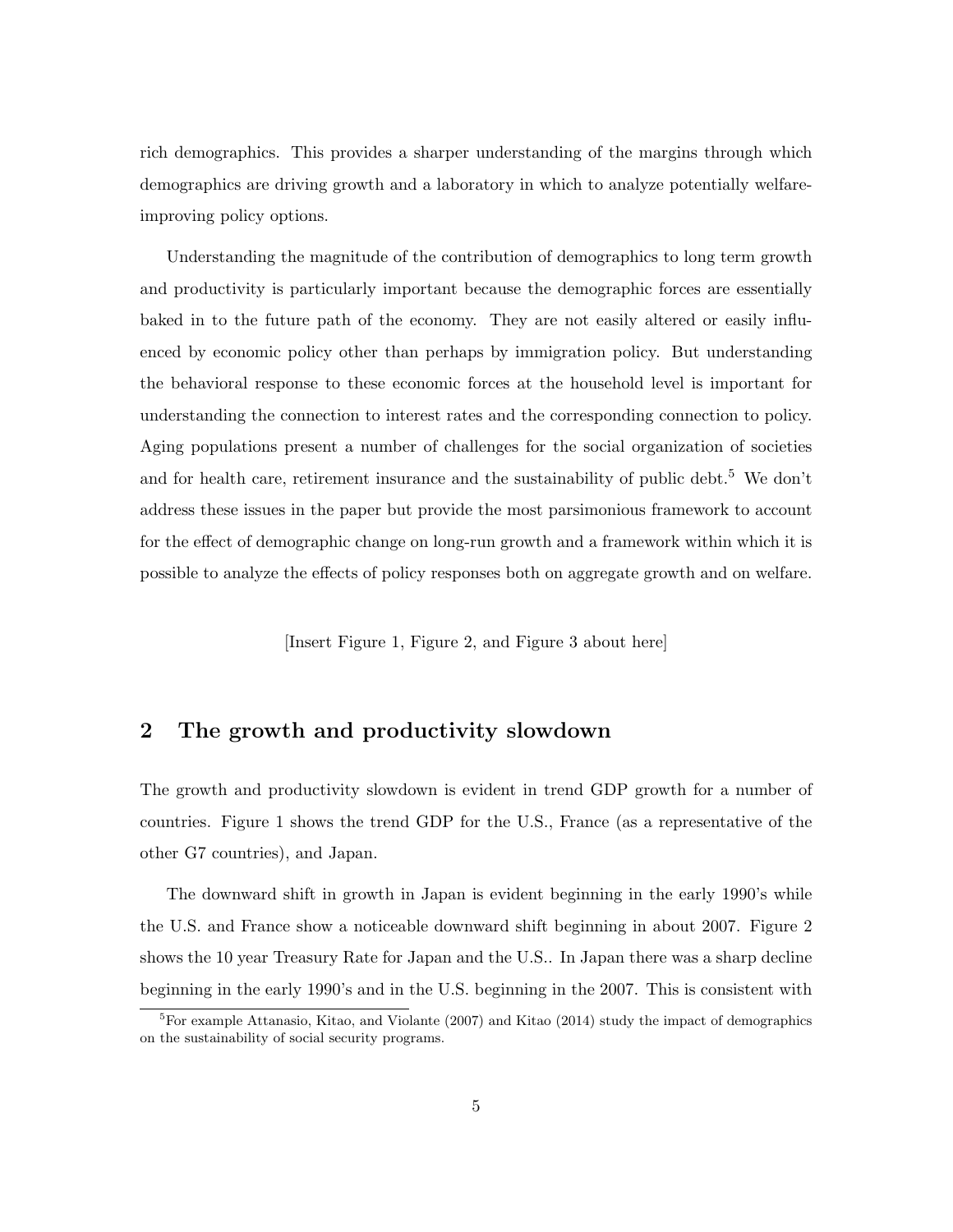the secular stagnation view and with an unanticipated increase in life expectancy. Figure [3](#page-36-0) shows the evolution of life expectancy for the United States, Japan, and France.

In this paper we estimate the magnitude of the contribution of demographics to these trends. The two most significant demographic trends over the past several decades have been the increases in life expectancy and in the average age. The combination of increasing life expectancy and decreasing fertility means that the median age of the population is increasing, in some cases dramatically. This pattern is most evident in Japan where the combination of low fertility and increasing life expectancy is causing the population to shrink by a million people a year and the median age to increase from 37 years to 44 years between 1990 and 2007.

Here we are concerned with the impact of these trends on economic growth. Growth accounting is a useful framework for addressing the question at hand because it makes clear the relationship between changes in factor inputs and measured total factor productivity. Consider the standard neoclassical production function:

$$
Y_t = A_t K_t^{\alpha} \left( L_t h_t \right)^{1-\alpha} \tag{1}
$$

where Y is output, K is the capital stock, L is employment (the extensive margin of labor supply), and h is average hours conditional on being in the labor force (the intensive margin of labor supply). Dividing through by population,  $Pop$ , we can write this as

$$
Y_t = A_t \cdot \left(\frac{K_t}{L_t}\right)^{\alpha} \cdot Pop_t \cdot \frac{L_t}{Pop_t} \cdot h_t^{1-\alpha} \tag{2}
$$

and

$$
A_t = \frac{Y_t}{\left(\frac{K_t}{L_t}\right)^{\alpha} \cdot L_t \cdot h_t^{1-\alpha}}
$$

The average, continuously-compounded growth rate of aggregate output can be decomposed into the continuously-compounded growth rate of each of these components

$$
\gamma_Y = \gamma_A + \alpha \gamma_{K/L} + \gamma_{Pop} + \gamma_{L/Pop} + (1 - \alpha)\gamma_h,\tag{3}
$$

where  $\gamma_Y$  is the continuously-compounded growth rate of aggregate output,  $\gamma_A$  is the growth rate of TFP, and so on.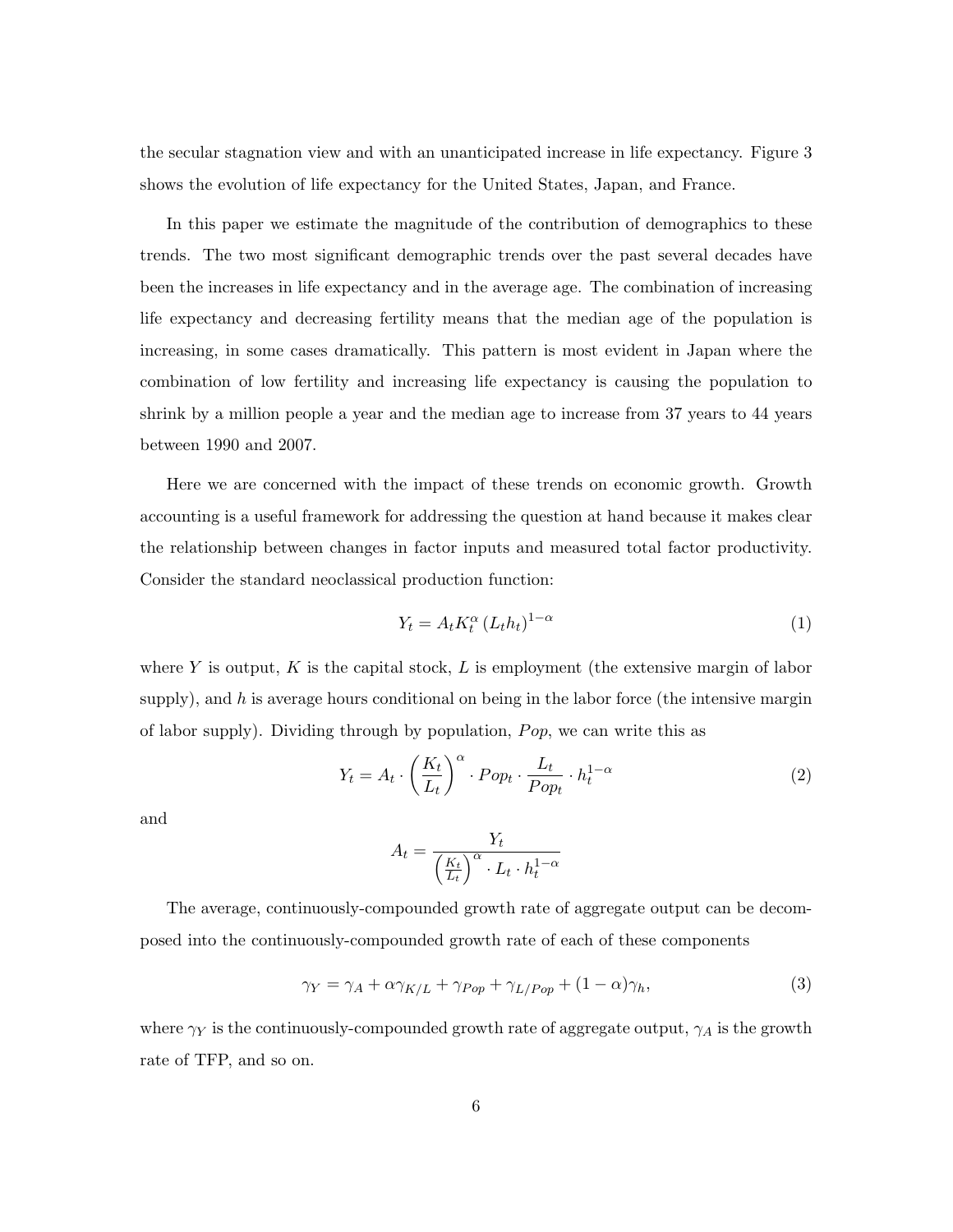All of the right-hand side terms are affected by demographic change.  $\gamma_{Pop}$  is (obviously) determined by demographics. Changes in labor supply on the extensive  $(\gamma_{L/Pop})$  and intensive  $(\gamma_h)$  are partly determined by households' labor supply decisions over the life cycle and conditional on their life expectancy. Likewise, capital supply  $(\gamma_{K/L})$  is partly determined by households' savings decisions over the life cycle and conditional on their life expectancy. Both changes in the age structure and selection effects will change the average productivity of each hour supplied. These demographic effects will be manifested in changes in measured TFP.

For illustration we compute this decomposition for the G7 group of countries for the period 1990-2007. The time period covers the decades when growth in many of the G7 countries was strong but growth in Japan was weak. This is also the period when Japan's demographics changed significantly as shown in the cohort distribution for Japan. We do not include later periods because the long-run growth effects of the aging cohort distributions are swamped by the cyclical effects of the financial crisis and ensuing recession. For the purpose of this decomposition we assume that capital's share is 1/3.

#### [Insert Table [1](#page-32-0) and Table [2](#page-32-1) about here]

Demographics are an important contributor to the growth experience of the G7 countries. One country that stands out is Japan. From the cohort distribution for Japan it is clear that Japan is undergoing an important demographic evolution. In the period from 1990 to 2007 declining labor force participation and declining hours of work account for 0.60% decline in output growth in Japan. In addition, total factor productivity (TFP) was low compared to previous decades and compared to the U.S. possible reflecting the lower productivity of older workers.

The combined effects of low fertility and increased life expectancy is shifting the cohort structure of the population. In some countries this is offset by immigration, but with more population concentrated in later cohorts this affects both labor force participation and hours worked since older people participate less and, when they do, they work fewer hours. <sup>[6](#page-8-0)</sup>

<span id="page-8-0"></span><sup>&</sup>lt;sup>6</sup>[Fisher, Gorry, and vom Lehn](#page-29-8) [\(2016\)](#page-29-8) show that changes in demographics and fiscal policy may together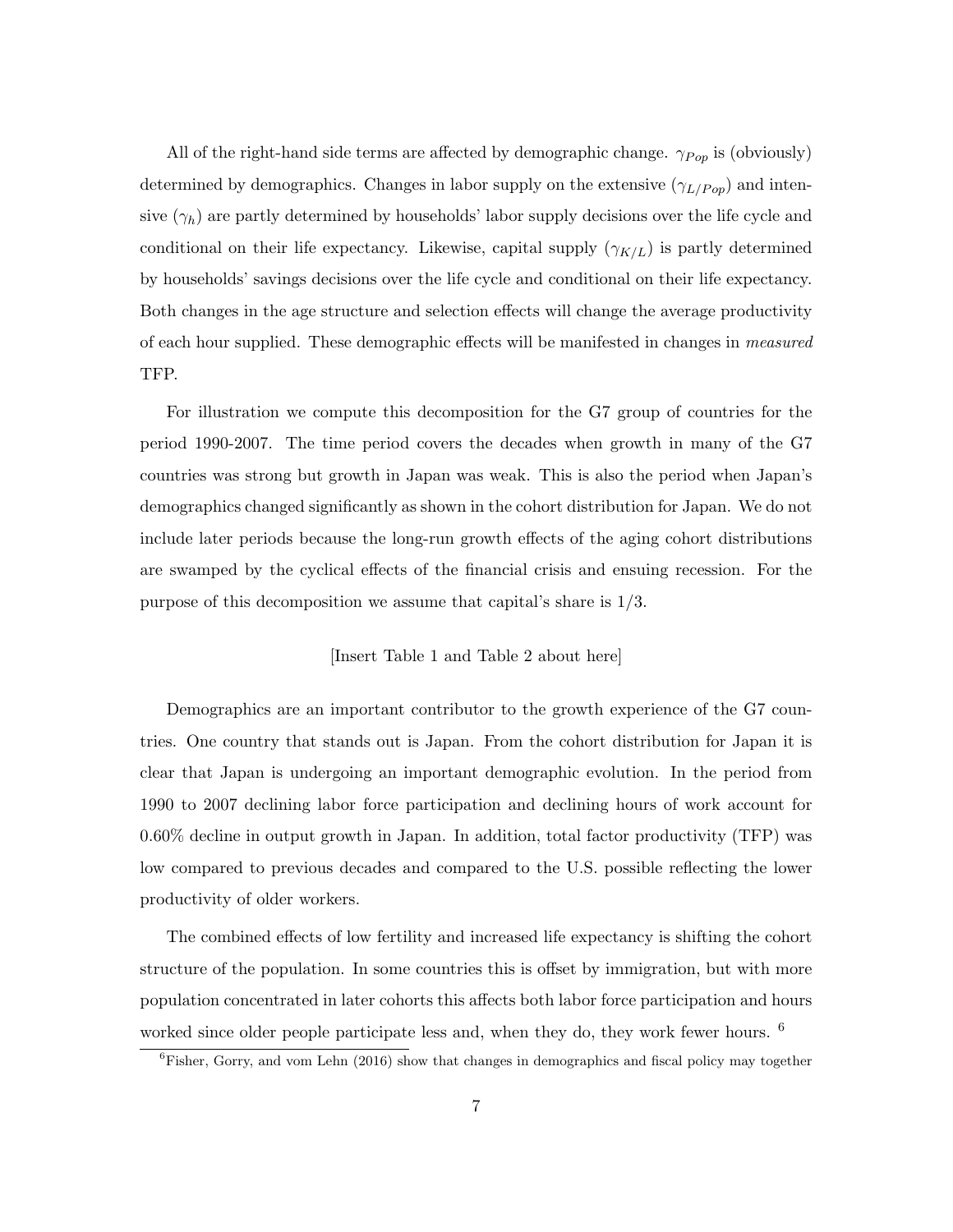## 3 Model economy

Growth accounting shows that a large part of both the levels of growth rates and the difference in growth rates between countries are due to changes in factor supplies. These changes and differences in factor supply may potentially be accounted for by changes in demographic structure. The remaining part – the level of and the differences in measured TFP growth – may also partially be accounted for by demographic change.

In order to determine the extent to which demographics account for changes and differences in growth, both through changes in factor supplies and through changes in TFP, a model economy must not only (and trivially) account for population growth, but also allow for factor supply decisions with respect to capital, labor on the extensive margin, and labor on the intensive margin. The evolution of demographics is persistent and predictable so a model that captures that connection between demographics and growth can be used to project the future impact of predictable demographic changes on growth. A structural model, which accounts for factor supply choices over the life cycle, could also serve as a laboratory for policy proposals to mitigate the effects of an aging population on long-run economic growth and welfare.

General equilibrium identifies two dimensions through which demographics may be important for macroeconomic phenomena: life expectancy and cohort distributions. Life expectancy is crucial for individual decision making at different ages, and the cohort distributions aggregate the decisions made by individuals of different ages. The evolution of the cohort distribution is a function of fertility rates, mortality rates (ie. life expectancy), and immigration rates. Past fertility rates only indirectly affect macroeconomic outcomes. At any point in time, the effect of past fertility rates is summarized by the current cohort distribution.

To account for labor supply over the life cycle households in the model economy must choose labor supply on the intensive margin and labor supply on the extensive margin at every date given their conditional life expectancy. Also, in order to account for labor account for roughly half of the decline in hours worked.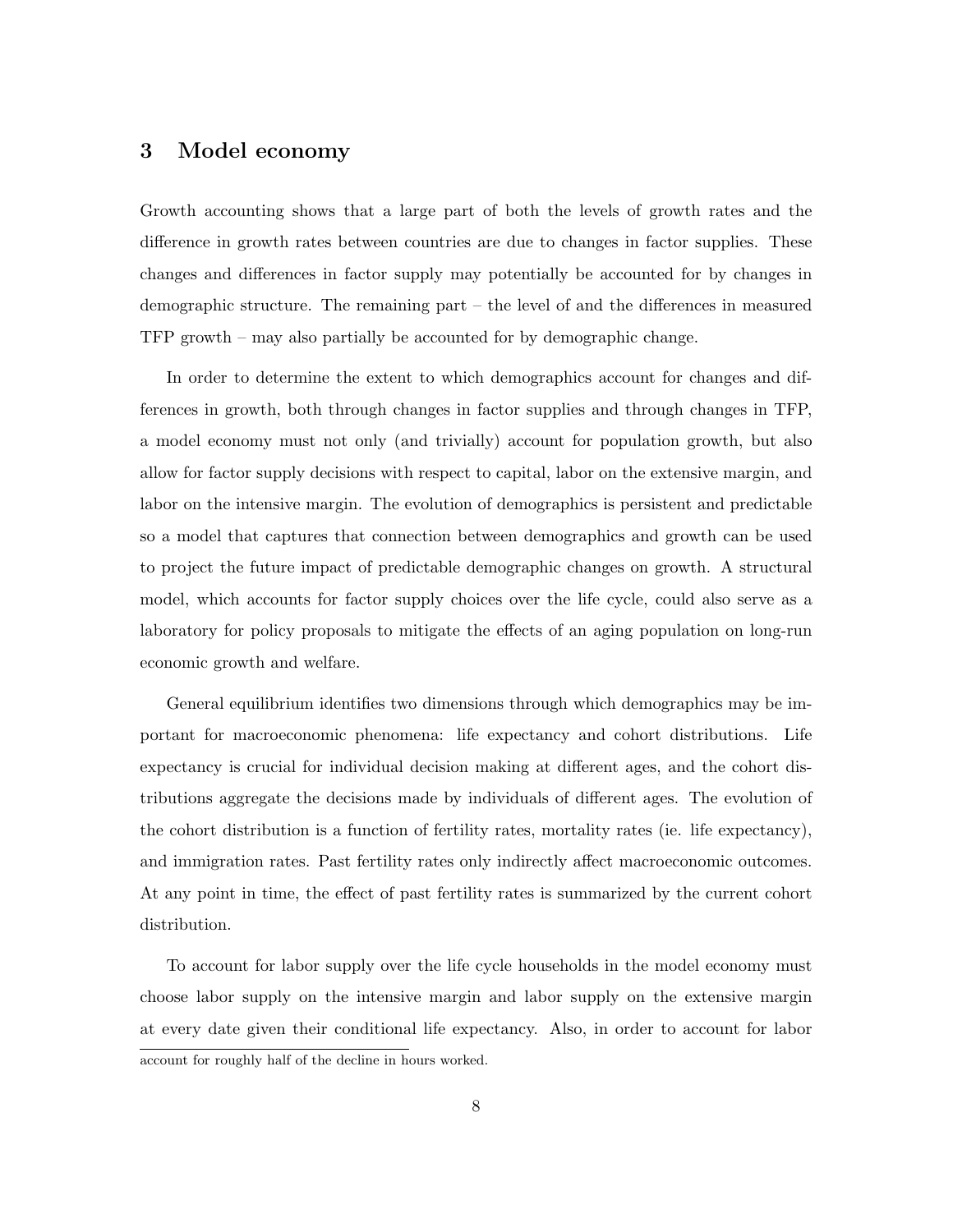supply on both margins, the model economy must account for labor-productivity over the life cycle. Individual labor productivity over the life cycle has two components: a deterministic, age-dependent, hump-shaped part and an idiosyncratic component, which is specified as a first-order autoregressive process. Finally, the disutility associated with participation in the labor market, measured in terms of lost time for leisure, varies by age.

#### 3.1 Law of motion of the cohort distribution

The demographic structure of the population changes through changes in fertility, mortality and immigration. Demographic change can be modeled as follows: Let  $x_t \in \mathbb{R}^J$  be the vector of number of members in each cohort in period  $t$ . According to time and age specific fertility rates  $\varphi_{i,t}$ , in each period these individuals give birth to a certain number of new individuals, and the number of newborns in period  $t+1$ ,  $x_{1,t+1}$ , is the product of  $x_t$  and the vector of fertility rates  $\varphi_t$ . According to time and age-specific survival probabilities  $s_{i,t}$  a fraction of each cohort survives to the next period. Then the law of motion of a population with survival rates as given above, but deterministic fertility, can be described by a simple  $(J \times J)$  matrix<sup>[7](#page-10-0)</sup>

$$
\hat{\Gamma} = \begin{pmatrix}\n\varphi_1 & \varphi_2 & \varphi_3 & \cdots & \varphi_J \\
s_1 & 0 & 0 & \cdots & 0 \\
0 & s_2 & 0 & \cdots & 0 \\
\vdots & \vdots & \ddots & \ddots & \vdots \\
0 & 0 & \cdots & s_{J-1} & 0\n\end{pmatrix},
$$

where the diagonal elements  $(s_1, \ldots, s_{J-1})$  are the conditional survival probabilities.

Let  $m_t \in \mathbb{R}^J$  be a vector with each element representing the cohort specific number of net immigrants at time t. Denoting  $\hat{\Gamma}_t$  the matrix of deterministic fertility and mortality rates at time  $t$ , the law of motion for the population may be written

$$
x_{t+1} = \hat{\Gamma}_t x_t + m_t.
$$

As we will see in Subsection [3.6,](#page-14-0) only life expectancy s and the cohort distribution x are directly relevant for macroeconomic outcomes. The cohort distribution completely

<span id="page-10-0"></span><sup>&</sup>lt;sup>7</sup>The largest eigenvalue of the matrix  $\Gamma$  is the rate of growth of the population in steady state regardless of the initial condition. The eigenvector corresponding to this eigenvalue describes the share of each age group in the steady state population.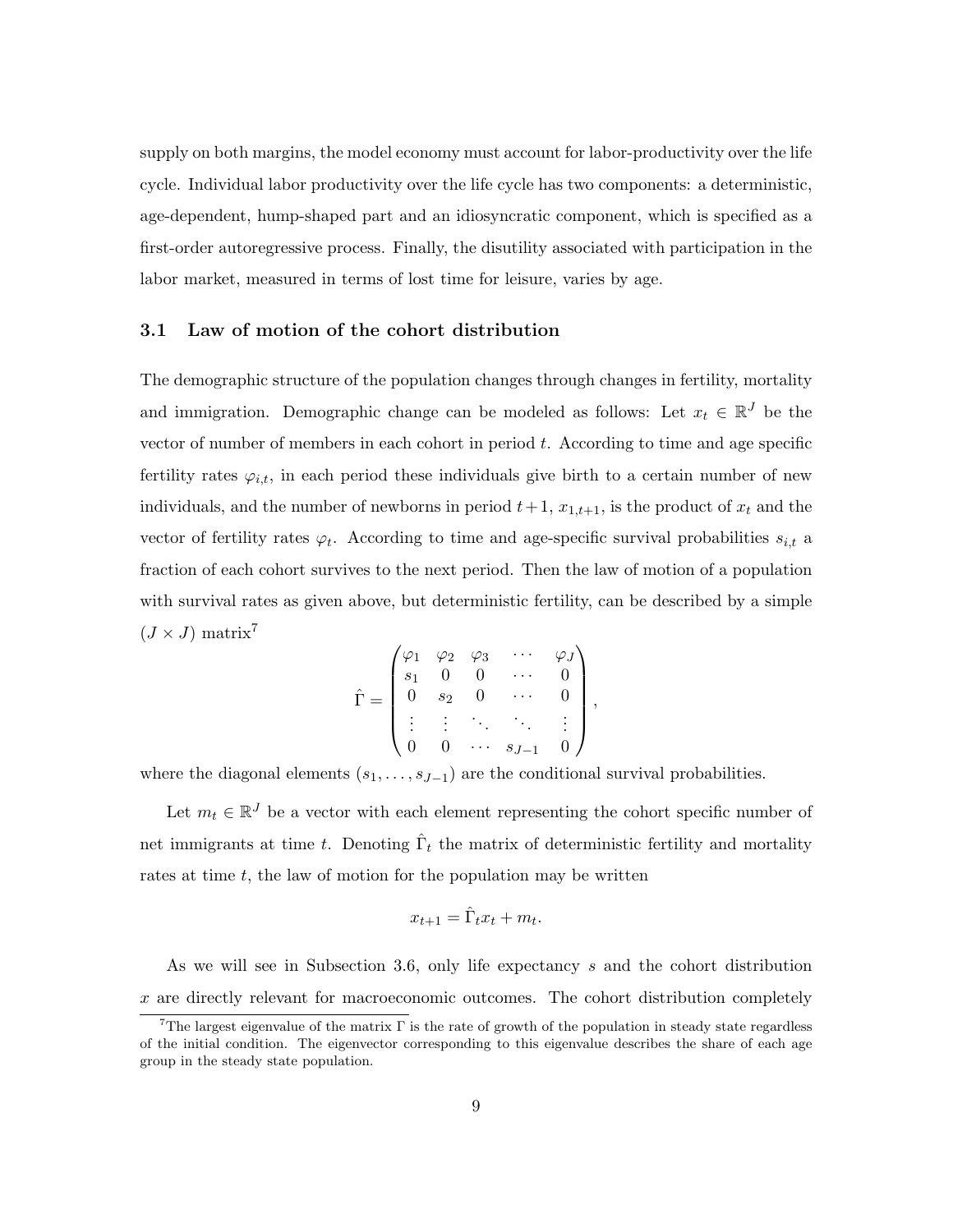summarizes the demographic history of the economy at every date and it will be used to aggregate individual decisions.

### 3.2 Demographics in the model economy

The model economy is populated by up to J overlapping generations at any period of time. In order to keep the exercise as parsimonious and transparent as possible, we solve for a steady state with the cohort distribution and life expectancy at the given date. This means that the households at a given time assume that the current factor prices will prevail when they solve their dynamic decision problem.

Technically, all households are  $ex$ -ante identical and live up to  $J$  periods, with ages denoted by  $j \in \mathscr{I} \equiv \{1, \ldots, J\}$ . At every point in time, there are J different cohorts alive. Individuals remain children for  $J_0$  periods. As children they neither consume, accumulate capital nor supply labor. After  $J_0$  periods the households enter the economy as autonomous decision makers.

Each household faces a positive probability of death at each age. Let  $s_i$  denote the conditional survival probability from age j to age  $j + 1$ . The unconditional probability of reaching age j is denoted  $s^j$  and is the product of conditional survival probability rates;  $s^j = \prod_{i=1}^{j-1} s_i$ . In the benchmark model, there are no annuity markets and a fraction of households therefore leaves unintended bequests that are redistributed in a lump-sum manner across all individuals currently alive.

In the computational experiments we will compare steady states with different demographic structure. The alternative would have been to compute a transition between two steady states (see e.g. [Backus et al.,](#page-29-0) [2014;](#page-29-0) [Gagnon et al.,](#page-30-2) [2016\)](#page-30-2). By the definition of a steady state, both in the initial steady state and in the final steady state the demographic structure and factor prices must be constant. The economy would then be moved from the initial to the final steady state by imposing a path of mortality rates and cohort distributions. The households in the initial steady state will then suddenly be shocked by this transition, but they will then immediately perfectly anticipate the evolution of factor prices along the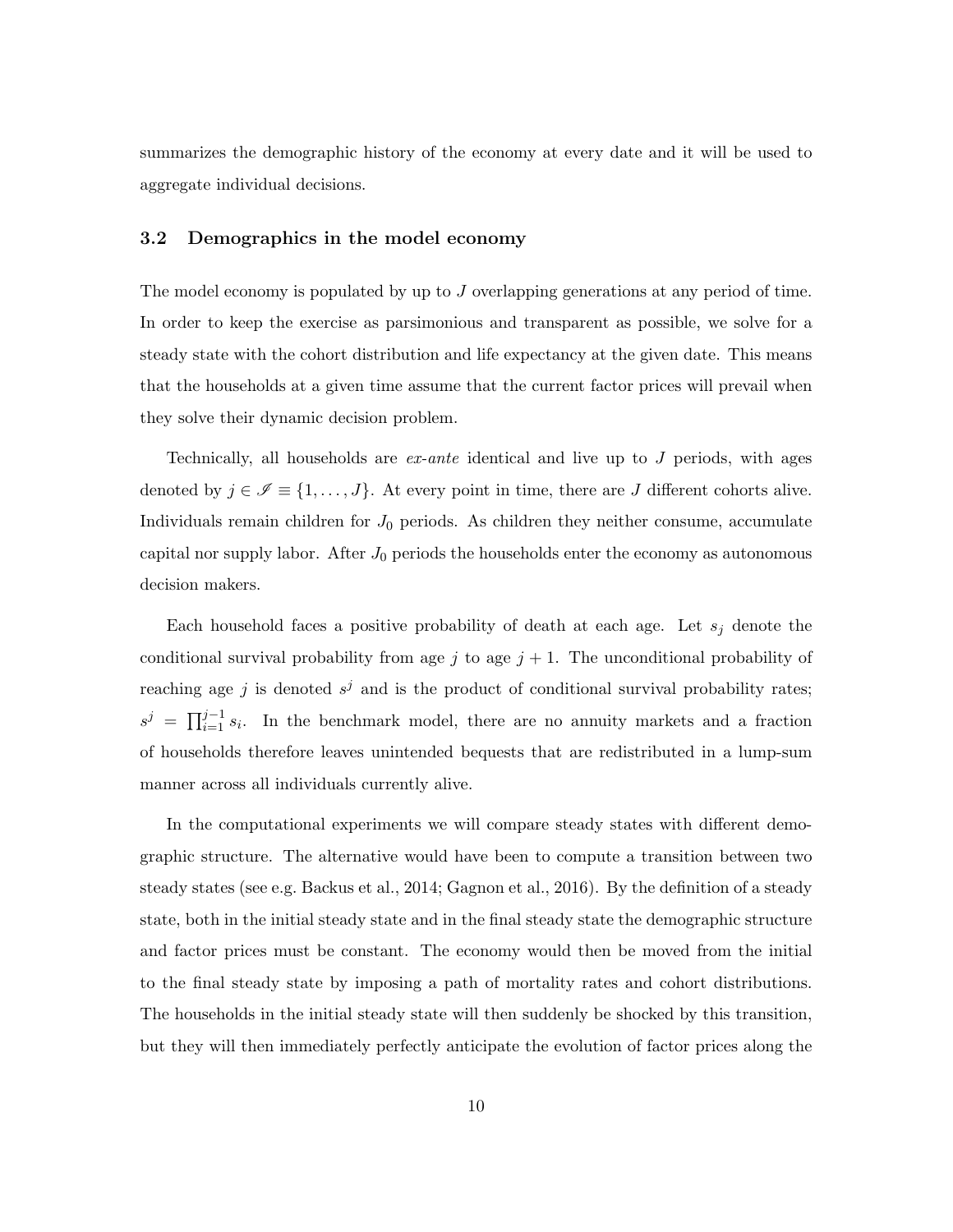entire future convergence path.

### 3.3 Endowments and preferences

Households are endowed with one unit of time in each period of their lives and enter the economy with no assets, except their lump-sum share of accidental bequests. They spend their time supplying labor to a competitive market or consuming leisure.

Households are heterogeneous along three dimensions that affect their labor productivity and cost of supplying labor. First, they differ by age in their average labor productivity  $\psi$ , which governs the average productivity of an age cohort. Secondly, households of the same age face idiosyncratic risk with respect to their individual labor productivity. Let  $\nu$  denote a generic realization of this idiosyncratic labor productivity uncertainty in the current period. The stochastic process for labor productivity status is identical and independent across households and follows a finite-state Markov process with stationary transition probabilities over time. Thirdly, cost of participation in the labor market is a monotonically increasing function of age.

At any given time households are characterized by  $(j, a, \eta)$ , where j is age, a is current asset or accumulated savings, and  $\eta$  is their idiosyncratic labor productivity.

Households order the sequence of consumption and labor supply over the life-cycle according to a time-separable utility function

$$
\max_{\{c_j, h_j\}} \mathcal{E}_{t_0} \left\{ \sum_{j=j_0}^J \beta^{j-j_0} s_j u(c_{j,t_0+j}, h_{j,t_0+j}) \right\} \tag{4}
$$

where  $\beta$  is the subjective discount factor,  $s_j$  is the unconditional survival probability to age j, and the instantaneous utility function is defined over consumption and hours worked at age j, denoted as  $c_j$  and  $h_j$ .

The effective amount of leisure,  $\ell$ , is given by

$$
\ell = 1 - h - \theta_j \cdot i_p \tag{5}
$$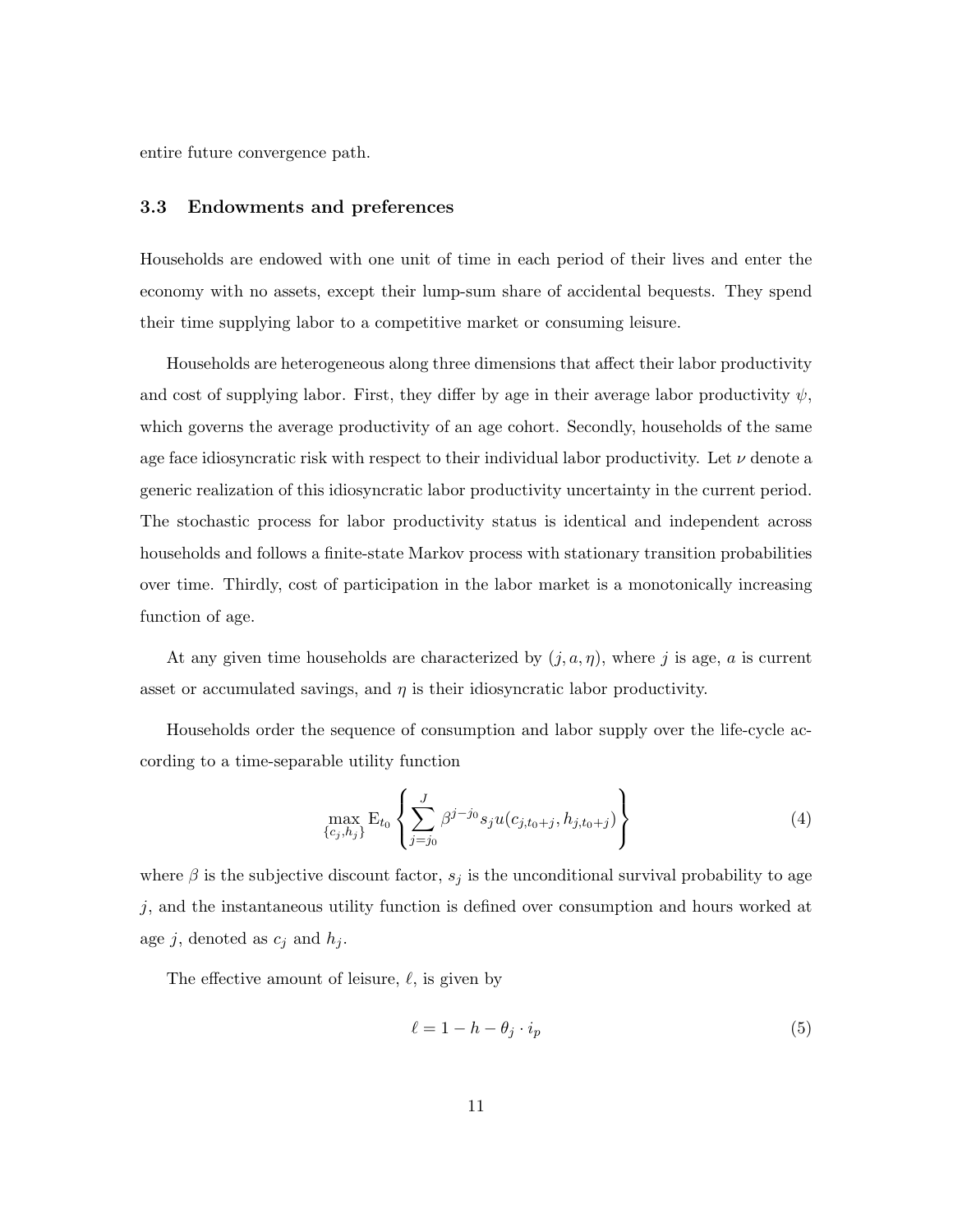where  $\theta_i$  represents the disutility associated with the participation in the labor market as a function of age j and  $i_p$  is an indicator that takes a value 0 when  $h = 0$  and 1 otherwise.

Following [Kitao](#page-31-6) [\(2014\)](#page-31-6) we assume that the fixed cost of participation is measured in terms of lost time for leisure and varies by age. The fixed cost of participation conditional on age  $j$  is given the following functional form

$$
\theta_j = \kappa_1 + \kappa_2 j^{\kappa_3}.\tag{6}
$$

Changes in labor supply are important to account for long-run growth rates. Labor supply elasticities and parametric form for preferences over labor and leisure are therefore a crucial part of the model. As the benchmark case, we use a standard additive-separable isoelastic utility function

$$
u(c,h) = \frac{c^{1-\sigma}}{1-\sigma} + \chi \frac{(1-h-\theta_j \cdot i_p)^{1-\gamma}}{1-\gamma}.
$$
\n
$$
(7)
$$

The parameter  $\chi$  represents the weight on utility from leisure relative to consumption,  $\sigma$ is the intertemporal rate of substitution, and  $\gamma$  is the curvature of the utility function for leisure.

#### 3.4 Individual budgets and aggregate resource constraints

Individuals maximize expected utility subject to their period-by-period budget constraint

$$
c_{j+1,t+1} + a_{j+1,t+1} = (1 + r_t)a_{j,t} + w_t \cdot h_{j,t} \cdot \psi_j \cdot \eta_{j,t} + b_t,
$$
\n(8)

and the constraints following from the absence of an intentional bequest motive

$$
a_{J_0,t} = a_{J+1,t} = 0,\t\t(9)
$$

where  $a_{j,t}$  represents asset holdings,  $r_t$  is the rate of return on capital,  $w_t$  is the market price of one efficiency unit of labor, and accidental bequests,  $\psi_j$  is the individual age-specific, systematic productivity component,  $\eta_j$  is the idiosyncratic component of an individual's productivity, and  $b_t$ , is the fraction of total inheritance or bequests received by each individual alive at time t.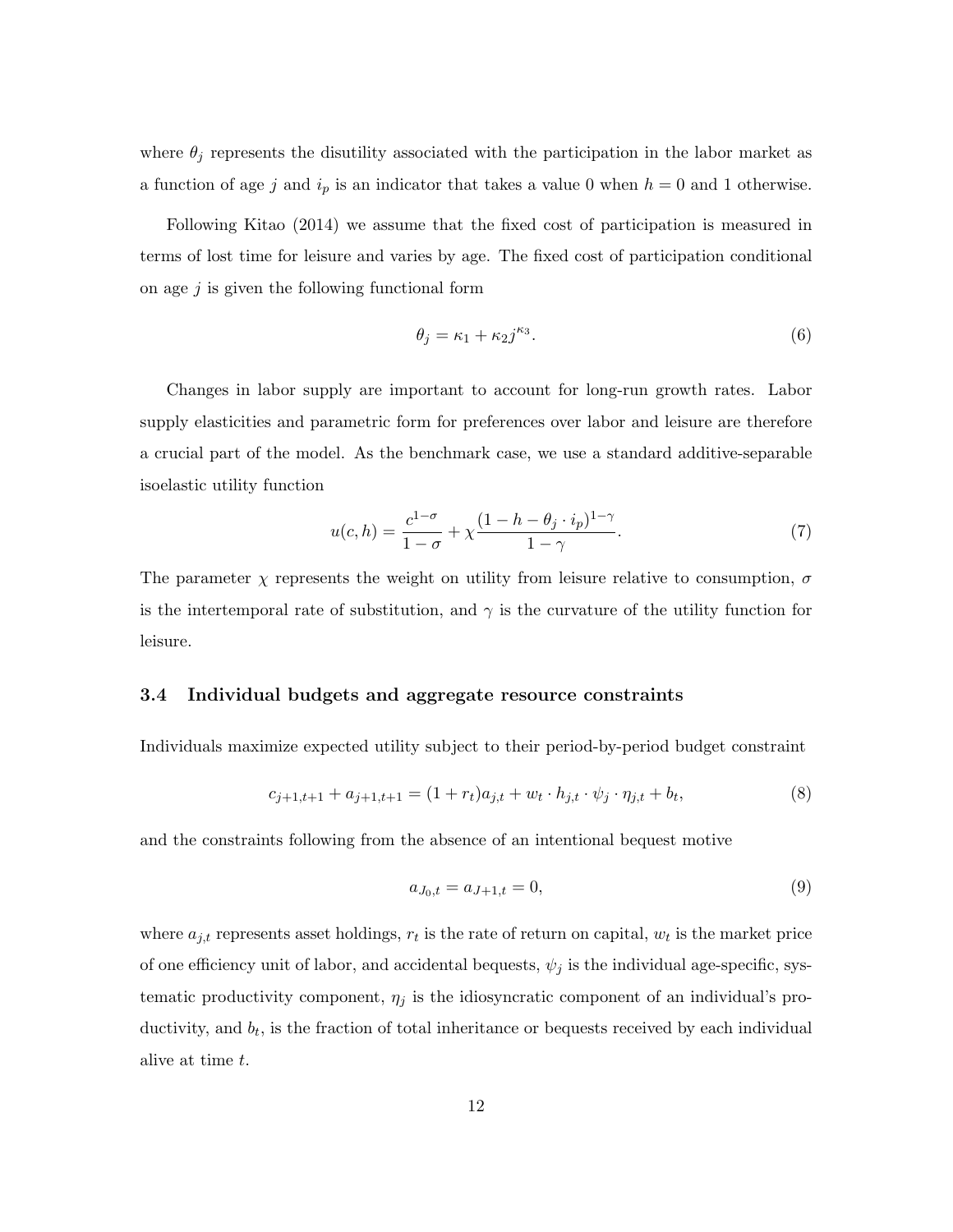The process for the exogenous uninsurable idiosyncratic productivity shocks,  $\eta_j$ , is specified as a first-order autoregressive process. Empirical studies indicate that a persistent autoregressive component and a transitory component accurately describes the data (see e.g. [Meghir and Pistaferri,](#page-31-7) [2004;](#page-31-7) [Heathcote, Storesletten, and Violante,](#page-30-7) [2010\)](#page-30-7)

$$
\log \eta_{j+1} = \rho \log \eta_j + \varepsilon_{j+1} \qquad \varepsilon \sim \mathcal{N}(0, \sigma^2). \tag{10}
$$

### 3.5 Technology

We assume competitive firms demand labor and capital, supply consumption goods, and have access to a constant elasticity of substitution technology with the form

$$
Y_t = K_t^{\alpha} L_t^{1-\alpha},\tag{11}
$$

where  $K_t$  and  $L_t$  represent the aggregate capital stock, and aggregate labor input (measured in efficiency units) in period  $t$ . The aggregate law of motion for capital stock is

$$
K_{t+1} = (1 - \delta)K_t + I_t.
$$
\n(12)

where  $\delta$  is depreciation rate and  $I_t$  is aggregate net savings.

### <span id="page-14-0"></span>3.6 Competitive equilibrium

An equilibrium for this economy is defined by:

- 1. Individuals optimize and choose quantities demanded and supplied given prices
	- Each individual's optimization problem

$$
v(j, a, \eta) = \max_{h, a'} \left\{ u(c, h) + \beta \cdot s \cdot \mathbb{E}_{\eta' | \eta} v(j + 1, a', \eta') \right\}
$$

• Individuals' quantity choices are aggregated by the number of individuals in each cohort

$$
K_t^s = \sum_i x_i \int_{a \times \psi} a \, \mathrm{d}\mu(a, \psi \mid i, t)
$$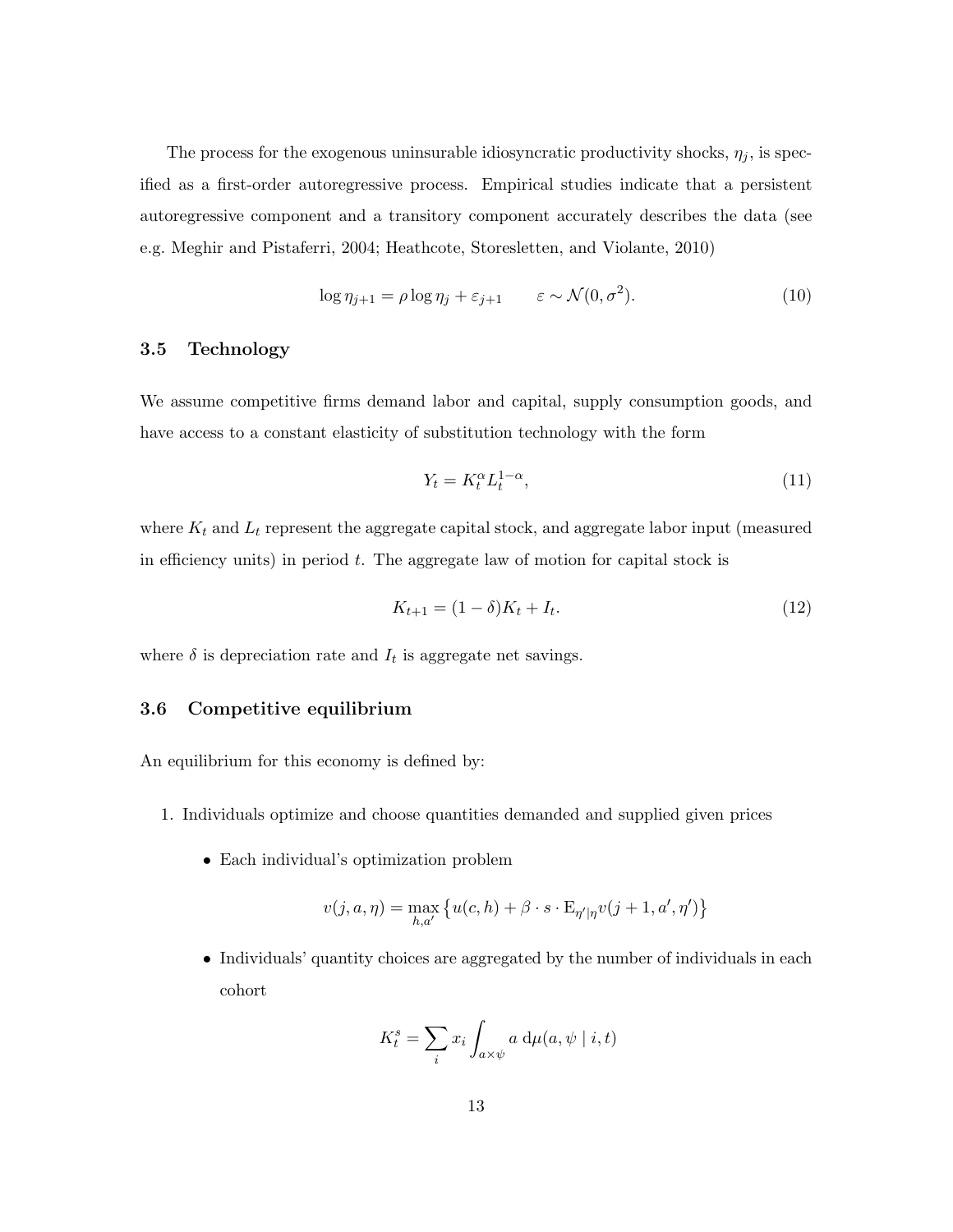and

$$
L_t^s = \sum_i x_i \int_{a \times \psi} h \psi \eta_i d\mu(a, \psi \mid i, t)
$$

where  $\mu(a, \psi \mid i, t)$  is the stationary distribution over assets (a) and individual idiosyncratic productivity  $(\psi)$  conditional on age  $(i)$  and time  $(t)$ .

2. Firms optimize and choose quantities demanded and supplied given prices

$$
\max_{K_t^d, L_t^d} \left\{ Y_t - r_t K_t^d - w_t L_t^d \right\}
$$

3. Markets clear: prices are set such that demand equals supply

$$
\{r_t, w_t\} : K_t^s = K_t^d \text{ and } L_t^s = L_t^d
$$

From the definition of competitive equilibrium, there are two features of demographic change that affect macroeconomic outcomes: individuals' conditional life expectancies, s, affect individual choices, and the cohort distribution,  $x$ , determines how these individual choices are aggregated.

#### [Insert Table [3](#page-33-0) about here]

### 4 Calibration

In order to carry out the numerical simulations and compute average growth rate we first calibrate the model economy. The relevant demographic variables are the cohort distributions and the conditional survival probabilities associated with the life expectancies in the United States and Japan in 1990 and 2007. The structural preference and technology parameters of the model economy are calibrated to key moments of the United States in 1990.

[Insert Figure [4](#page-36-1) and Figure [5](#page-37-0) about here]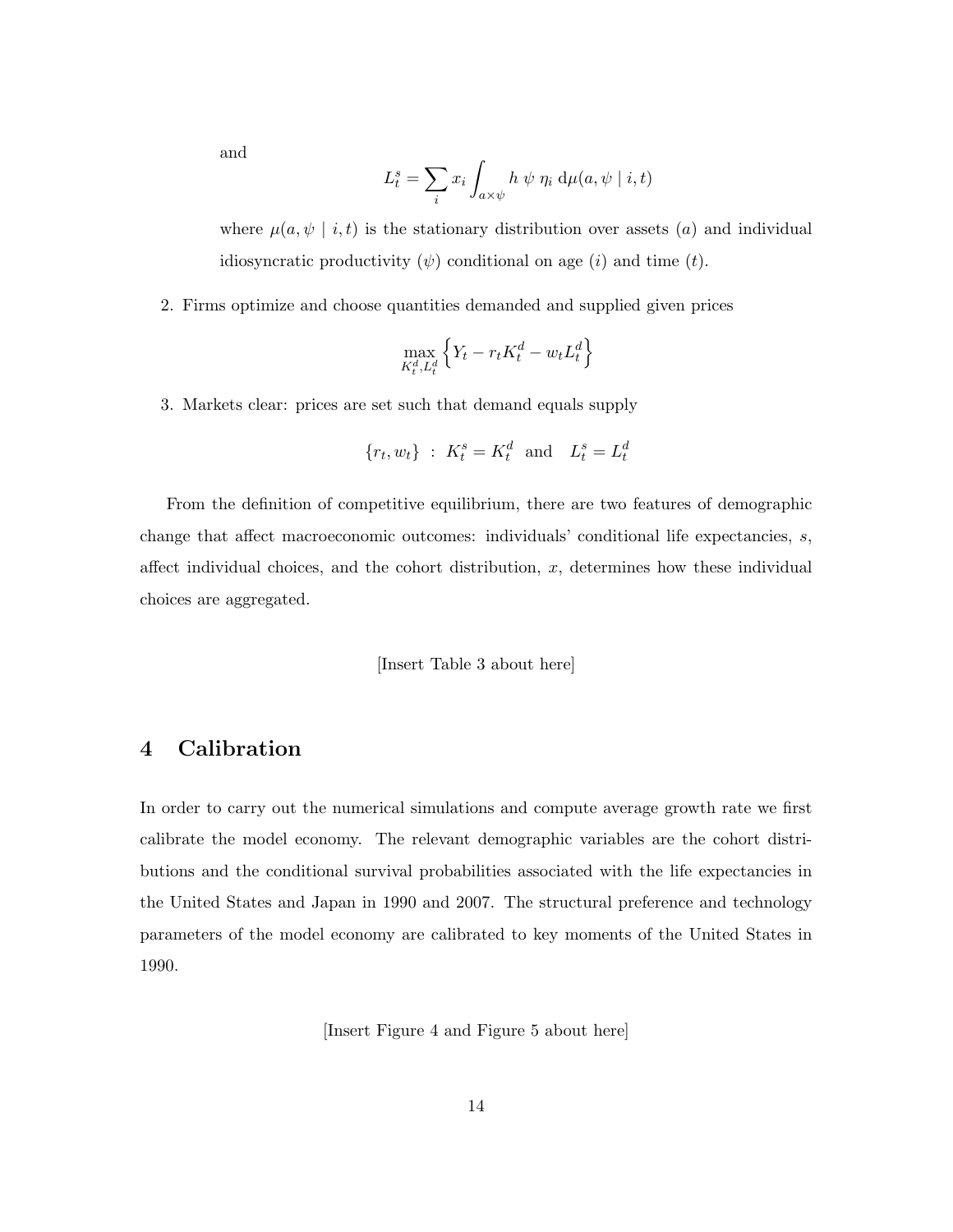### 4.1 Demographics

As shown in Section [3.6](#page-14-0) the two crucial demographic variables are individual life expectancy and cohort distribution.

Each year households face a mortality risk. The sequence of one-year annual mortality rates is computed using the algorithm described by [Henriksen](#page-30-8) [\(2015\)](#page-30-8) to match the life expectancy reported by the United Nations Population Prospects (2015) for the given country and year. The sequence of mortality rates also determines the theoretical maximum age.

Cohort distributions (Figures [4](#page-36-1) and [5\)](#page-37-0) are based on the United Nations Population Prospects (2015). We linearly interpolate to compute one-year cohort bins based on the five-year cohorts reported by the United Nations.

The cohort distributions do not necessarily match the stationary distributions associated with the mortality rates, but the competitive equilibrium may still be computed.

### 4.2 Preferences

Preference and technology parameters are calibrated to match moments of the United States economy in 1990. Households' preferences plays a critical role in determining individual factor supply decisions. There may be some guidance from the calibration of business cycle models. In stochastic growth models, the parametric class for preferences over consumption and leisure must be consistent with balanced growth. [King, Plosser, and Rebelo](#page-30-9) [\(1988\)](#page-30-9) showed that the preferences they put forth, often referred to as "balanced-growth preferences", were the only ones consistent with a balanced growth path. The key feature of the utility function is an income effect (of higher wages) that exactly cancels the substitution effect on hours. In the benchmark model, households have preferences that are additively separable over time, additively separable over consumption and leisure, and of the [King](#page-30-9) [et al.](#page-30-9) [\(1988\)](#page-30-9) class.

Households discount the future with the product of the factor  $\beta$  and the country, time and age specific survival probability s. The common country-, time- and age-invariant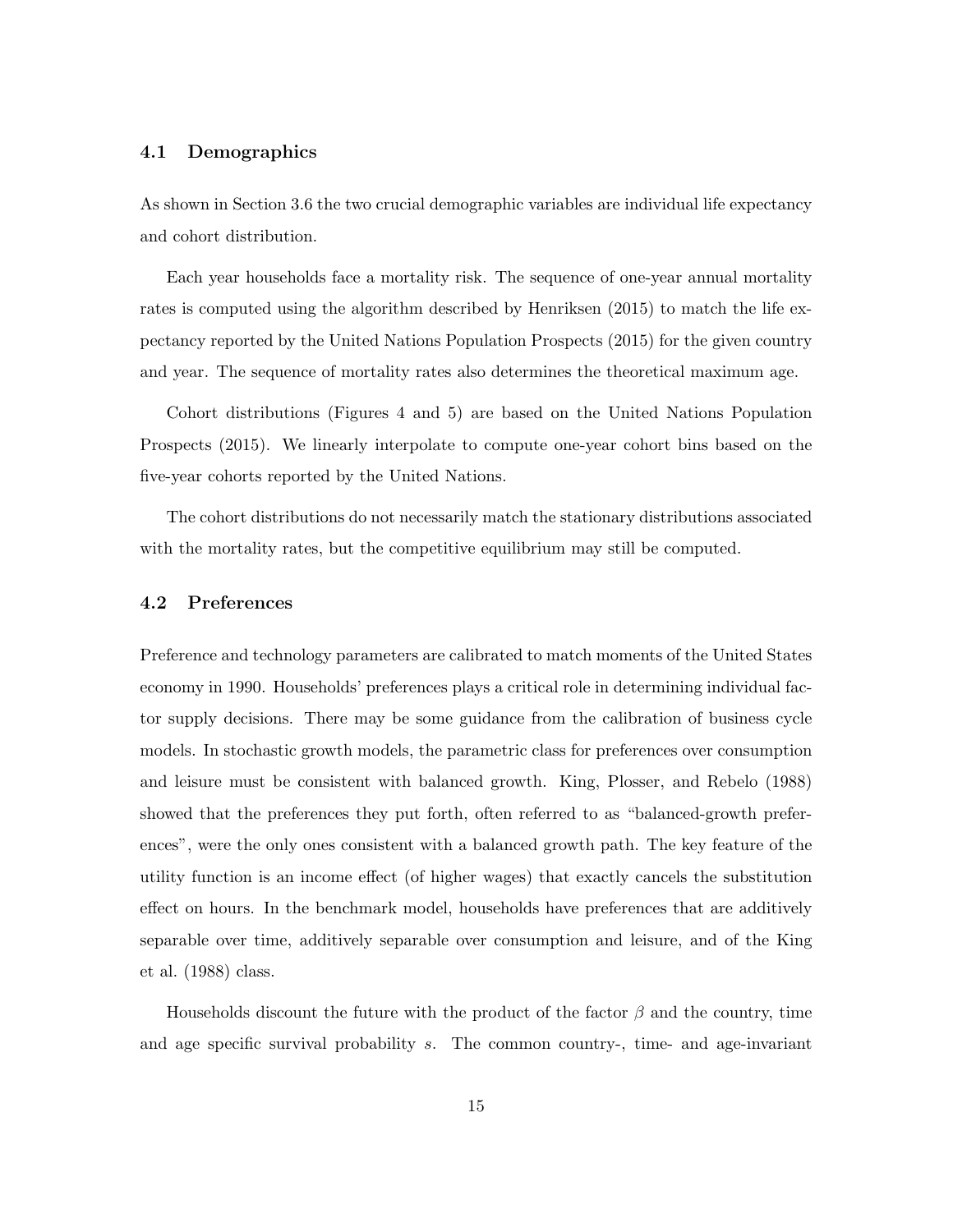discount factor  $\beta$  is set to match a capital-output ratio of 3 in the US in 1990. The parameter  $\chi$  is set so that the average work hours of working individuals equal to 0.4 of disposable time as in the PSID data each year. Consistent with the [King et al.](#page-30-9) [\(1988\)](#page-30-9) class, the risk-aversion parameter  $\sigma$  is set at 1.  $\gamma$  is set equal to 4.0.

Retirement age is endogenous and individual and a function of factor prices, agedependent fixed cost of participation, and individual productivity. The three parameters in the fixed cost of participation  $\kappa_1$ ,  $\kappa_2$  and  $\kappa_3$  are calibrated to match the following three targets for the US in 1990: average participation rate of 85% at age 60 and 6% at age 70, and average retirement age at 65. The calibrated cost function is plotted in Figure [7.](#page-38-0) Households may work part time, but not less than 0.2.

Because our results will point to the labor supply elasticity as a key determinant of our findings we report the implied Frisch elasticities of labor supply which is the benchmark in the labor economics literature.

### 4.3 Technology

In the benchmark calibration, the CES production function has unit elasticity of substitution so we have the standard Cobb-Douglas case. The capital share parameter  $\alpha$  is set to 0.33, a standard value in the literature. The depreciation rate is set to match a real interest rate of 5\% in 1990,  $\delta = 0.06$ .

[Insert Figure [6](#page-37-1) and Figure [7](#page-38-0) about here]

### 4.4 Labor productivity processes

A household's labor productivity depends on two components: a deterministic age-dependent component  $\psi_j$ , and a persistent, idiosyncratic shock  $\eta$ .

Following [Hansen](#page-30-10) [\(1993\)](#page-30-10), we have used a hump-shaped profile for the age-specific component of individual productivity  $\psi_i$ , see Figure [6.](#page-37-1) Several contributions have later questioned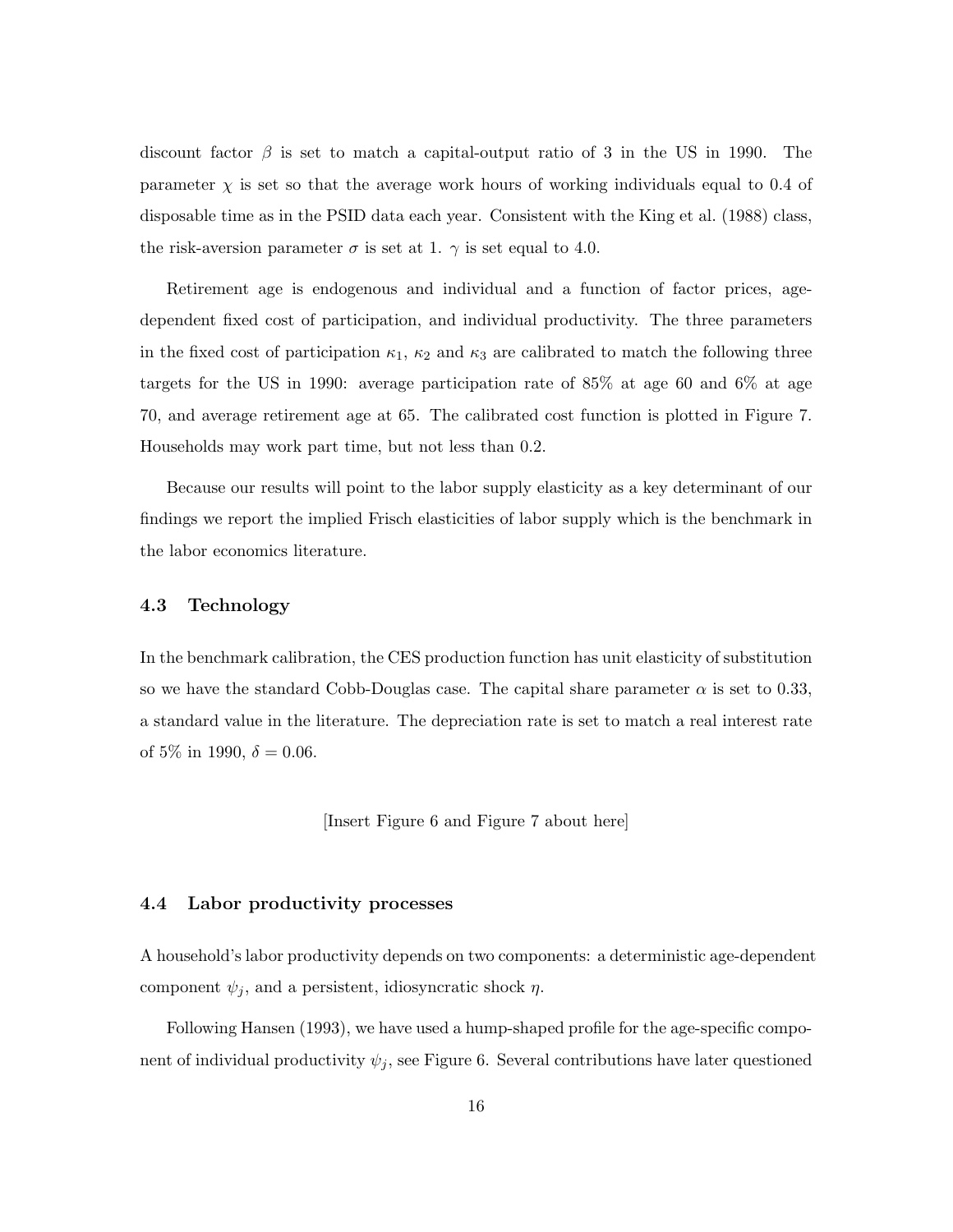this parametrization, including [Casanova](#page-29-9) [\(2013\)](#page-29-9) and [Rupert and Zanella](#page-31-8) [\(2015\)](#page-31-8). As we will show and in line with the results reported in these papers, due to selection effects average earnings are flatter than average productivity profiles.

The persistence parameter of the idiosyncratic component  $\eta$  of a worker's wage is set to  $\rho = 0.97$  and the variance of the white noise is set to  $\sigma^2 = 0.02$ , which lie in the range of estimates in the literature (see, for example, [Meghir and Pistaferri,](#page-31-7) [2004;](#page-31-7) [Heathcote et al.,](#page-30-7) [2010\)](#page-30-7).

The calibrated parameters are summarized in Table [3.](#page-33-0)

### 5 Computational experiment

In our first exercise, we compute the model-economy equilibria associated with the demographic variables in the United States and Japan in 1990 and 2007 and compare them with results of the growth accounting exercise reported in Section [2.](#page-6-1) We do this for at least two reasons. First, Japan 1990 shared several demographic similarities with the United States at the onset of the Financial Crisis, in particular in terms of cohort distribution and life expectancy. Second, the growth experience in Japan in the 1990s shares similarities with the growth experience in the United States following the Financial Crisis. And third, this is part of the period which was referred to as the "great moderation". It may therefore provide us with a benchmark to evaluate the potential contributions of demographics to economic growth. Note that in these exercises the cohort distributions are given by the data and they reflect the baby boom and its echo as well as whatever anomalies have occurred before hand. Their evolution is driven by historical life expectancy, fertility and immigration rates . The question being addressed is how much of the observed growth experience can be accounted for by the labor supply decisions at the intensive and extensive margins where the latter decisions depend life expectancy as well as draws from the wage profile and idiosyncratic shocks.

We calibrate the structural parameters of the model economy to the United States in 1990 and solve for the steady state distributions of the economy with these structural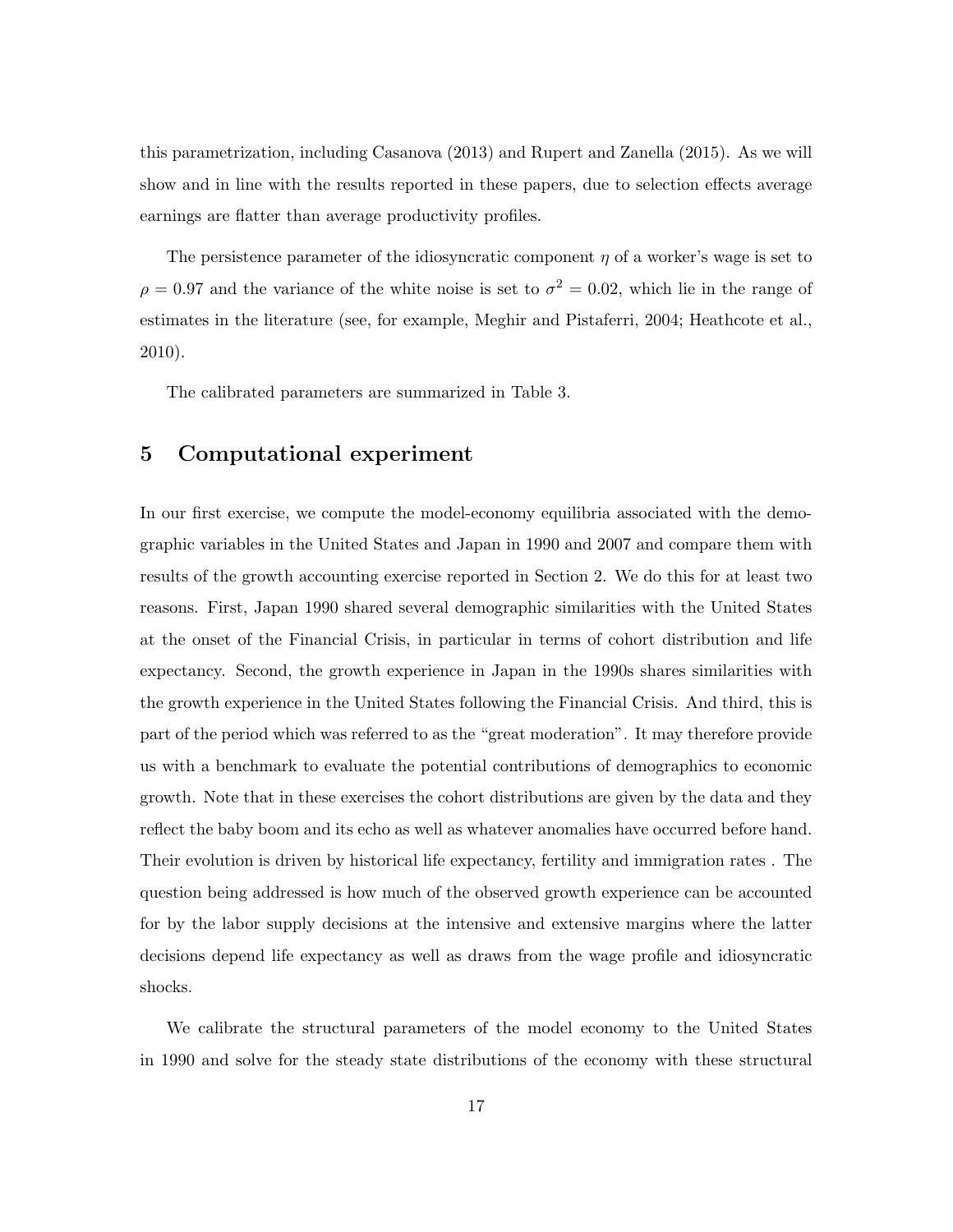parameters, but the demographic structure in the U.S. 1990, the U.S. 2007, Japan 1990, and Japan 2007, respectively. We then do the growth accounting on the implied data and compare it to the results of the previous exercise.

During this period there were both substantial increases in life expectancy and changes in average age and the cohort distributions. The anchor for these computations are the life expectancies and cohort distributions for Japan and the U.S. in 1990 and 2007. The cohort distributions are shown in Figures [4](#page-36-1) and [5](#page-37-0) and the evolution of life expectancy at birth is shown in Figure [3.](#page-36-0)

We solve for steady-state distributions instead of transitions between steady states to keep the exercise as accountable and parsimonious as possible. Computing transitions would be numerically and computationally feasible, but the economic results would necessarily hinge on choice of initial and terminal conditions and it would be difficult to assure convergence over this interval and the transitions would add little to our analysis. Moreover, the cohort distributions are anchored by the data and contain both the history and the idiosyncratic changes over the period. Since the demographics provide this anchor it makes more sense to focus on the steady state distributions.

### 6 Results

In order to assess the potential importance of demographic changes for economic growth over time and across nations, for reasons mentioned above we study the United States and Japan between 1990 and 2007.

[Insert Table [4](#page-33-1) about here]

### 6.1 Comparing Japan and the United States 1990 to 2007

The model economy is scaled by the size of the population so demographics can trivially account for the population-growth part on average 1.10% and 0.17% annually for United States and Japan, respectively.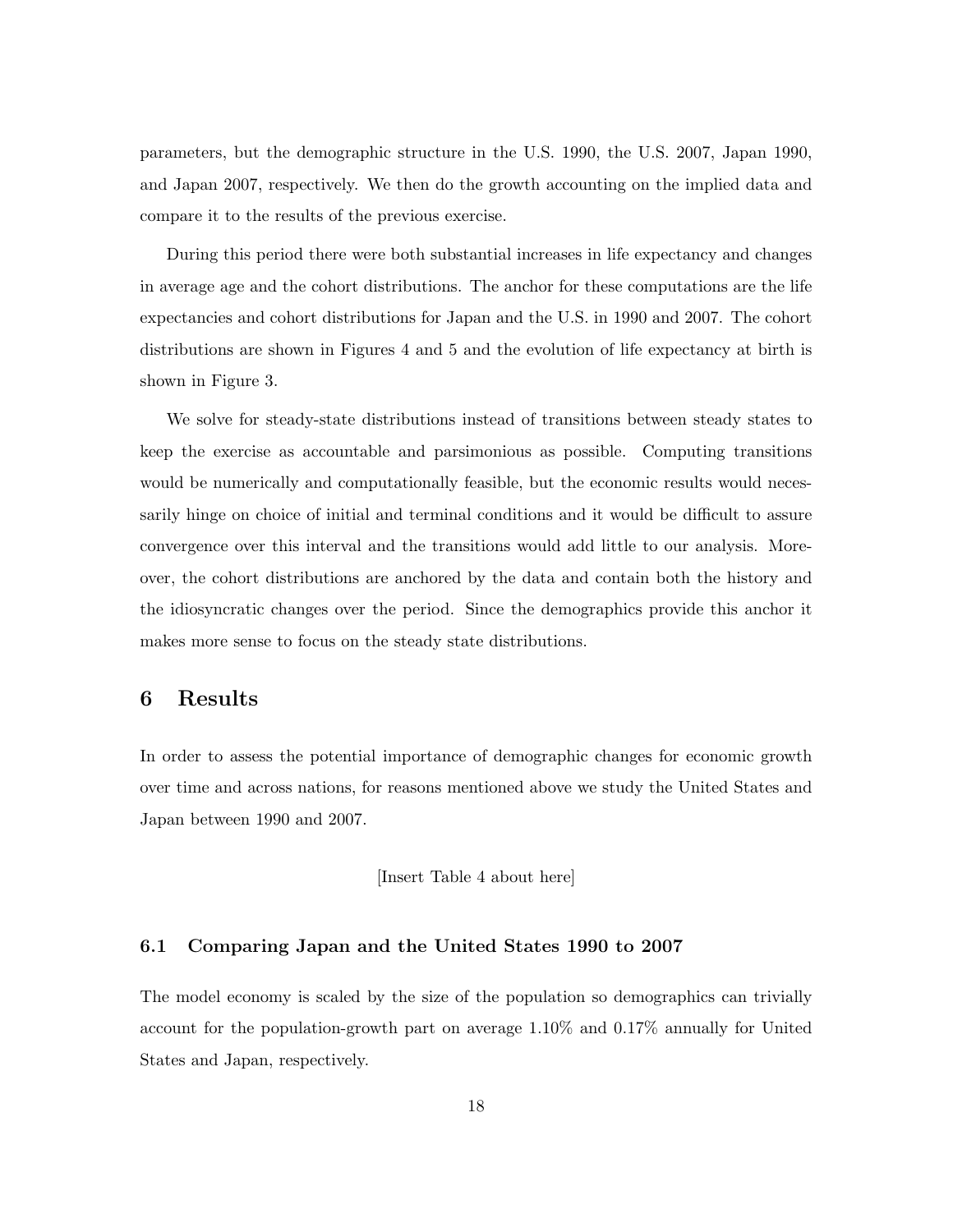Since we may trivially account for the aggregate growth contribution from population growth we are interested in growth ex aggregate population growth, or, equivalently, in growth per capita. Table [4](#page-33-1) shows the growth accounting for United States and Japan from Table [2](#page-32-1) net of population growth.

#### [Insert Table [5](#page-33-2) and Table [6](#page-33-3) about here]

The question is to what extent the evolution of the contributions to growth observed in the growth accounting exercise reported in Section [2](#page-6-1) are consistent with the general equilibrium economy described above.

To understand how much of the changes in growth and in total factor productivity we compute the steady states of the model for the U.S. in 1990 and in 2007 and for Japan in 1990 and 2007. We then do the growth accounting on the implied data and compare it to the results of the previous exercise.

After computing stationary distributions, factor prices and levels of aggregate variables for the two economies with their given demographic structure at the two years we did a similar growth accounting exercise on the data from the model economy. The model implied total growth over the period is given in Table [5,](#page-33-2) and the the model-implied annual growth over the period is given in Table [6.](#page-33-3)

Capital accumulation has been an important contributor to growth, both in Japan and the United States. In the model economy, changes in capital accumulation are the result of increases in longevity that affect savings decisions and changes in the cohort distribution that aggregates these decisions. Increased longevity increases propensity to save for longer life in retirement since households have to accumulate more wealth during their working years. Households accumulate wealth until they decide to retire, which for most households is in their late 60s. As the cohort distribution shifts to the right this will by itself contribute to higher capital accumulation. In addition, there is a general equilibrium effect. Lower interest rates lead households to accumulate more assets.<sup>[8](#page-20-0)</sup>

<span id="page-20-0"></span><sup>8</sup>Robustness analysis with [Greenwood, Hercowitz, and Huffman](#page-30-11) [\(1988\)](#page-30-11) preferences support this. With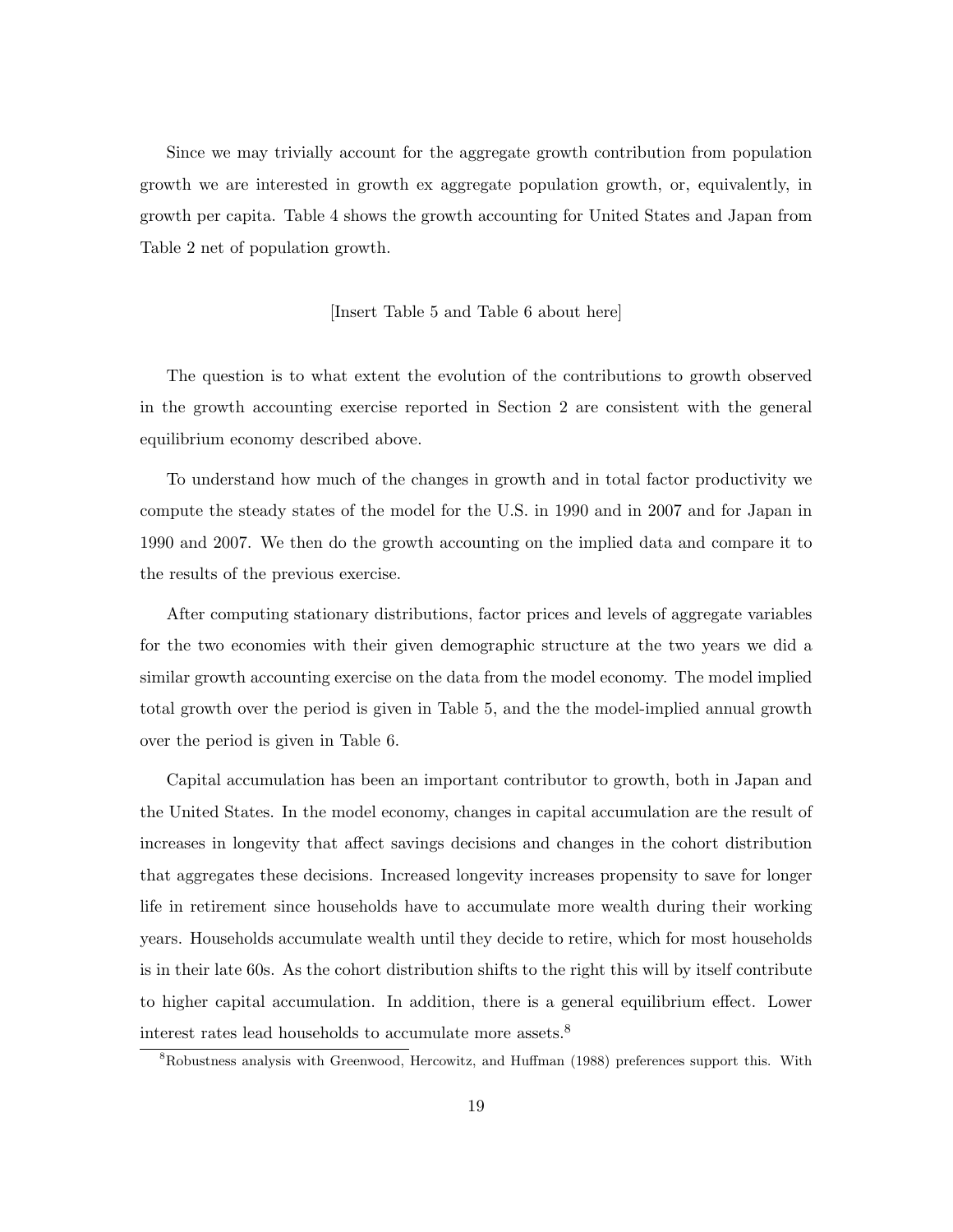According to the model, the capital/output ratio in the U.S. increases from 3.0 in 1990 to 3.18 in 2007. This is a larger increase than in the data over the same period. In contrast, in Japan it raises from 3.31 to 3.64 in the model while it increased from 3.27 to 4.19 in the data. The interest rates decrease in the model by 0.5 and 0.9 percentage points, respectively. The aggregate investment-to-output ratio increases by a similar magnitude.

### [Insert Figure [8](#page-39-0) about here]

The change in capital accumulation is smaller than in most earlier models with inelastic labor supply. This is partly due to the fact that propensity to work at old ages increase with life expectancy. This highlights a crucial tension of this model, which is the calibration of the functional form and the parameters for the cost of participation as a function of age. Figure [8](#page-39-0) shows asset profiles over the life cycle. Because there is idiosyncratic risk, the model generates dispersion in asset holdings over the life cycle. We should also point out that the time path of assets over the life cycle shows a sharper decline than is seen in actual data. Households tend not to run down their assets as they age as much as is implied by life-cycle model. This suggests that preferences incorporating bequest motives may be necessary to better capture this aspect of the data.

The model partly accounts for the contribution of declining labor supply to lower overall economic growth. For the reasons mentioned above, these results crucially depend on the calibration of the age-dependent cost-of-participation function. In the model economy, with increased life expectancy, labor market participation in the U.S. at age 60 increases from 85% in 1990 to 91% in 2007 and from 5% to 15% at age 70.

More surprising may be the contribution from demographics to measured TFP growth. This result is partly due to a composition effect and partly due to selection effects. Almost mechanically, if a larger fraction of the population is in their most productive years that will be measured as an increase in aggregate TFP. In addition there is a selection effect

these GHH preferences, which rule out income effects, capital accumulation is substantially less than with preferences that are additive in labor and leisure.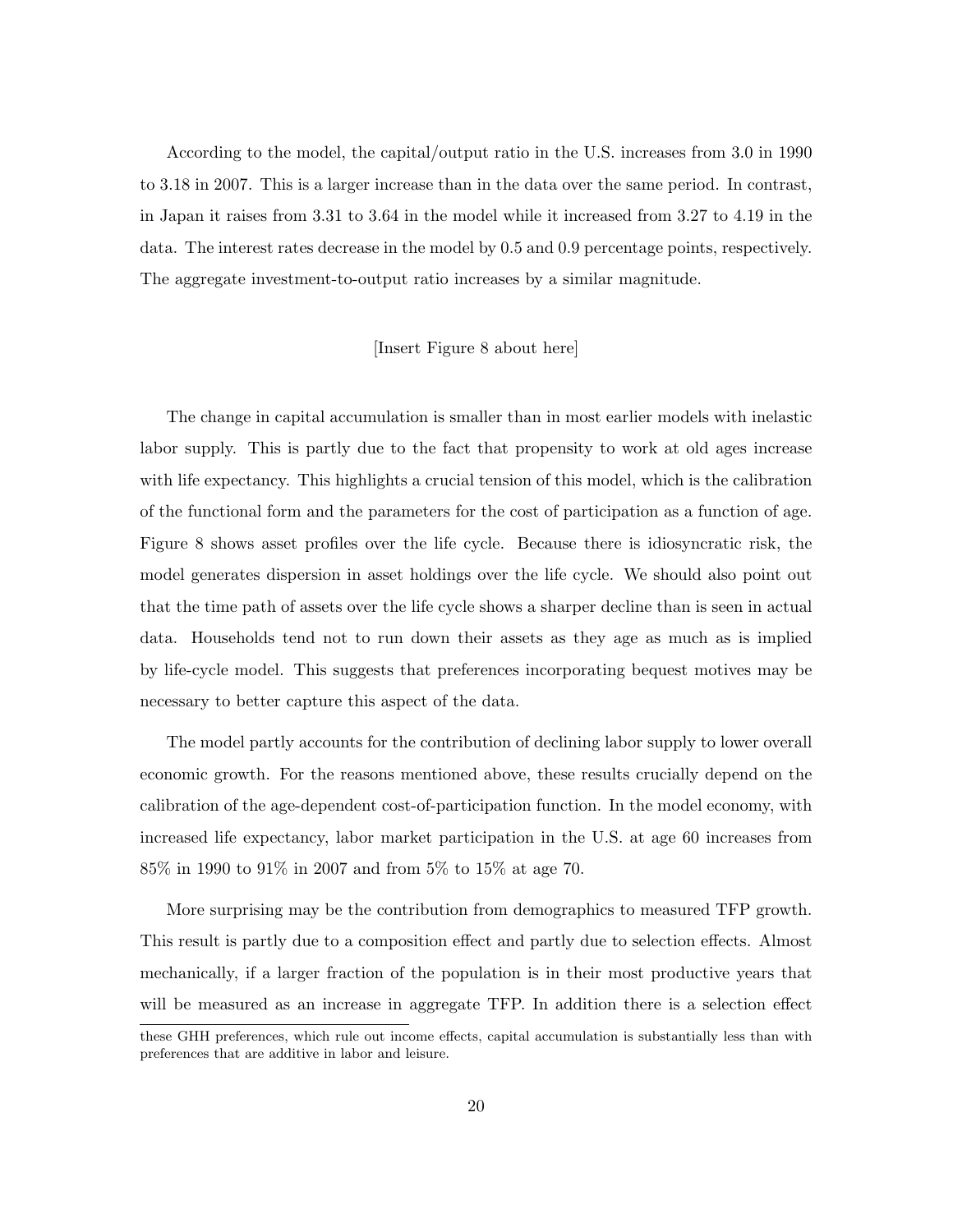interacting with increases in life expectancy. Individuals who receive a sequence of positive idiosyncratic productivity shocks tend to supply more labor on the intensive margin and stay longer in the labor force. This effect seems to be reinforced by changes in longevity.

The results show that for the benchmark calibration about 1/6 of the level of growth for both United States and Japan, net of population growth, can be accounted for by changes in life expectancy and in the cohort distributions.

## 7 Robustness

Our results establish that labor-leisure and consumption-savings choices, and hence intertemporal and intratemporal elasticities, are key determinants of our findings, and more generally, key to understand the economic effects of the demographic transition.

[Insert Figure [9](#page-40-0) and Figure [10](#page-41-0) about here]

### 7.1 Frisch elasticity of labor supply

The Frisch elasticity of labor supply measures the percentage change in hours worked due to the percentage change in wages, holding constant the marginal utility of wealth (i.e., the multiplier on the budget constraint  $(\lambda)$ 

$$
e = \frac{\mathrm{d}h_t/h_t}{\mathrm{d}w_t/w_t}\bigg|_{\lambda_t = \bar{\lambda}}
$$

It is a key parameter in the design and assessment of macroeconomic models with endogenous labor supply. Macroeconomic models typically report Frisch elasticities somewhere in the range of 2 to 4. In contrast, the seminal microeconometric estimates of the Frisch elasticity which are determined from hours and wage fluctuations on an individual basis are in the range of 0 to 0.5.

In order to estimate the Frisch elasticity of our model economy we carry out the experiment as an "M.I.T. shock", i.e., as an unexpected, never-again-to-occur departure from a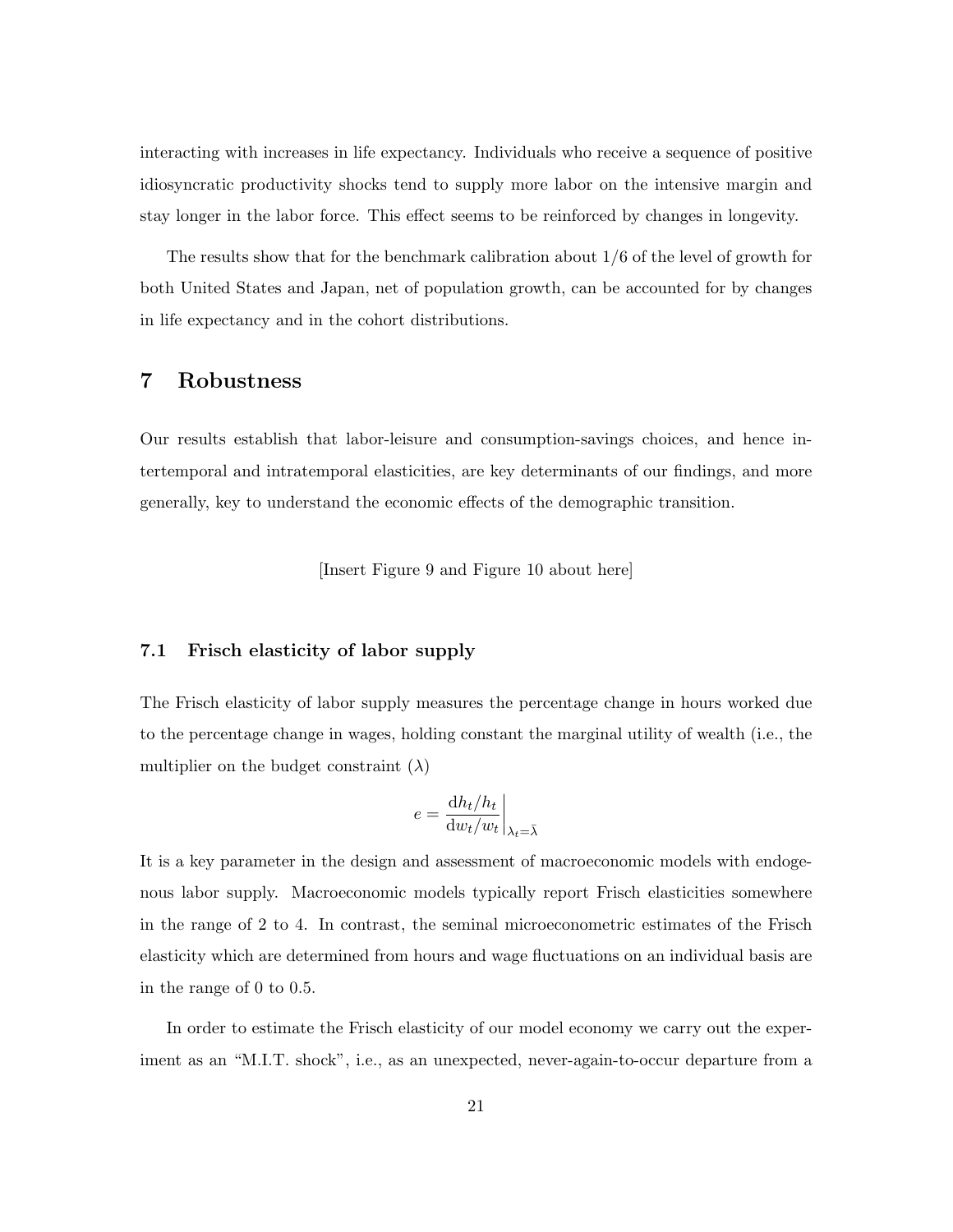steady state. Given the solution to the value function

$$
v(j, a, \eta) = \max_{h, a'} \left\{ u(c, h) + \beta \cdot s \cdot \mathbf{E}_{\eta' | \eta} v(j + 1, a', \eta') \right\},\,
$$

wages are suddenly increased without any change in the value function and the continuation values, i.e. holding constant the marginal utility of wealth.

We solve for

$$
\left\{h,a'\right\}=\mathop{\arg\max}\limits_{h,a'}\left\{u(c,h\mid w=\bar{w})+\beta\cdot s\cdot\mathbf{E}_{\eta'\mid\eta}v(j+1,a',\eta')\right\}
$$

and

$$
\left\{h,a'\right\} = \underset{h,a'}{\arg \max} \left\{u\left(c,h \mid w = \bar{w} \cdot (1+\varepsilon)\right) + \beta \cdot s \cdot \mathbf{E}_{\eta' \mid \eta} v(j+1,a',\eta')\right\}
$$

aggregate these individual labor supply decisions by the stationary distribution over age, asset holdings and individual productivity. Since there is no future wealth/welfare effect we then have an estimate of the Frisch elasticity of labor supply.

The estimated Frisch elasticity in the benchmark calibration is 0.095, which is in the range of microeconomic estimates. $9$  This is consistent with the more detailed environment here in which we are picking up labor supply decisions at a very detailed level by 5 year age cohorts and then aggregating them. Figure [10](#page-41-0) plots the Frisch elasticity as a function of age. It is very small for younger workers because, although they might respond to factor price changes, they are already working. It is only among older workers where the response to these shocks is sizeable. There are no aggregate productivity shocks but only idiosyncratic individual productivity shocks calibrated to match the features of the data. But, in this experiment, the "M.I.T. shocks" act like productivity shocks.

### [Insert Table [7](#page-34-0) about here]

<span id="page-23-0"></span><sup>&</sup>lt;sup>9</sup> See [Rogerson and Wallenius](#page-31-9) [\(2009\)](#page-31-9) and [Chetty, Guren, Manoli, and Weber](#page-29-10) [\(2011\)](#page-29-10).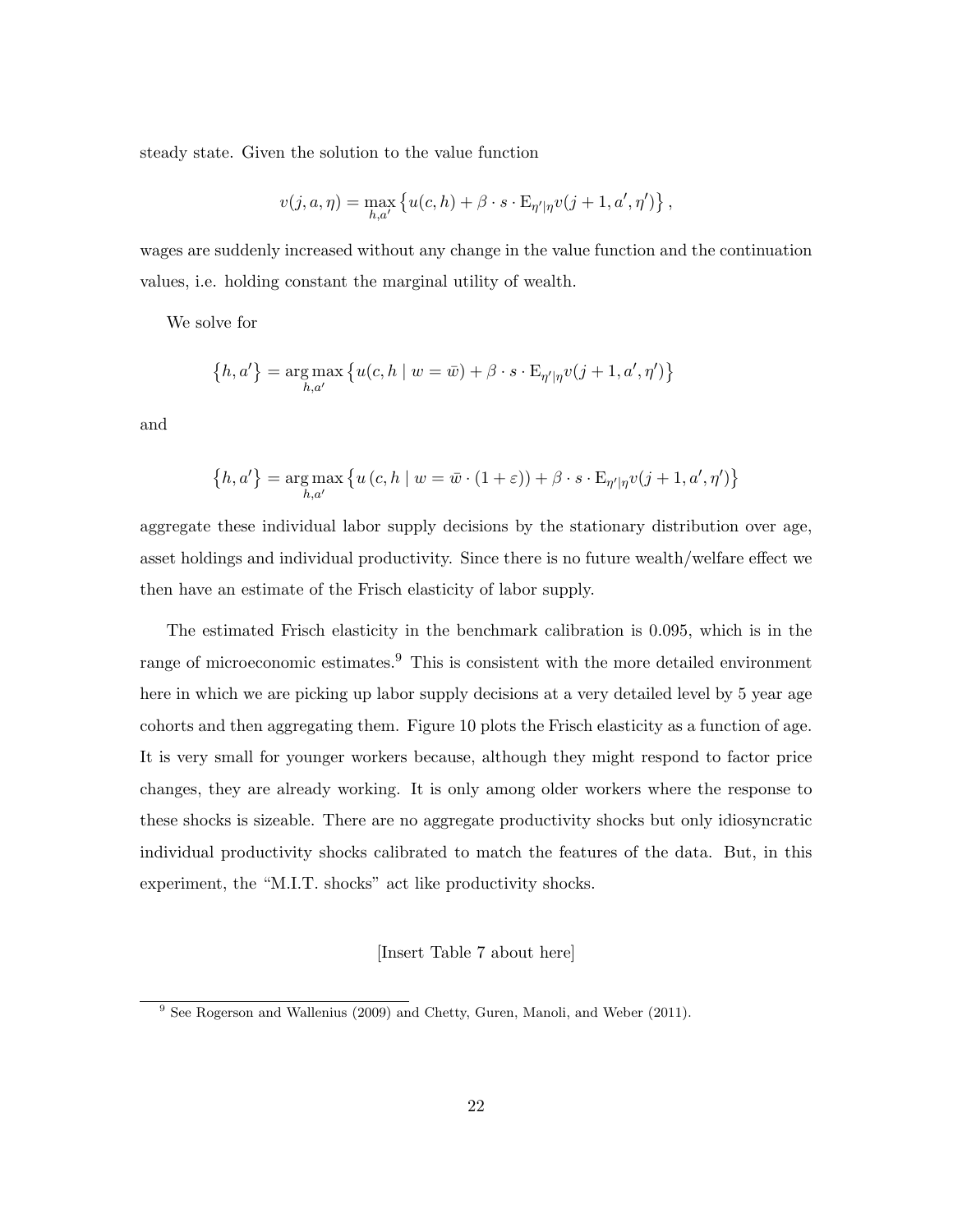### 7.2 Cost of participation

As we have documented, a substantial part of the declining GDP growth rates are due to lower labor market participation rates at the intensive and extensive margins. We also know that individual labor supply declines gradually with age. The two crucial features of the model economy to endogenize labor supply decisions both on the intensive and extensive margins are the age-dependent cost-of-participation function and idiosyncratic shocks to labor productivity.

There are important issues regarding the measurement of the idiosyncratic shocks to labor productivity, but they are, in principle, directly measurable. The cost-of-participation function, however, is not directly inferable. In our benchmark calibration we calibrate the three parameters by targeting average number of working years, labor market participation rate at 60, and labor market participation at 70. It turns out the results are highly sensitive to the calibration of these parameters.

In the benchmark calibration,  $\{\kappa_1, \kappa_2, \kappa_3\}$  are calibrated to  $\{0.0531, 0.00149, 1.4178\}$ . If instead calibrating the model to participation rates at 60 and 65, the calibrated values are {0.0531, 0.000298, 2.780}, ie. a substantially more convex function. The results using this calibration gives the results in Table [7.](#page-34-0) As we see, with this alternative calibration, a larger fraction of the growth history may be accounted for. This is primarily because as the costof-participation function increases faster with age, the old-age propensity to participate in the labor market changes less with increases in life expectancy.

This discussion abstracts from important developments in labor force participation such as the trends in female labor force participation and decreasing prime-age male labor supply. These are important issues, which could be addressed within the current framework when appropriately extended.

### 7.3 GHH preferences

Our results establish that the labor supply elasticity and the trade-off between labor supply and leisure are key determinants of our findings, and more generally, key to understand the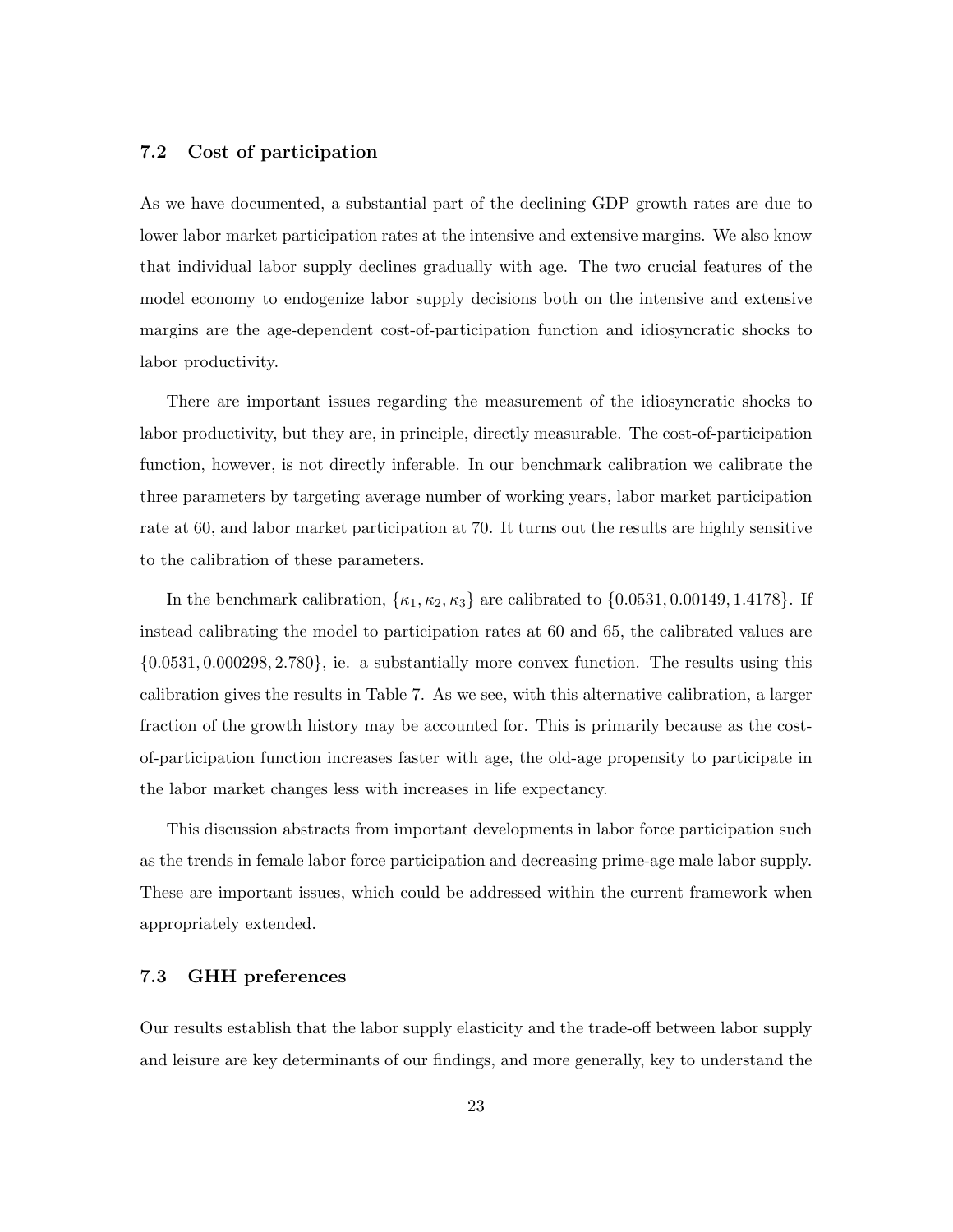economic effects of the demographic transition.

One issue that arises in this framework is that increases in life expectancy induce increases in savings of households to provide for future consumption. This is turn causes the interest rate to fall and the capital stock to increase. This is an important phenomenon as the high capital/output ratios and decreasing real interest rates in Japan can attest. But a higher capital stock means higher wage rates which affect labor supply.

There are different classes of preferences that shut down some of these effects. Substituting the preferences in the benchmark model calibration with [Greenwood et al.](#page-30-11) [\(1988\)](#page-30-11) preferences – that shut down the wealth effect on the labor supply;

$$
u(c,h) = \frac{1}{1-\sigma} \left( c + \chi \frac{(1-h-\theta_j \cdot i_p)^{1-\gamma}}{1-\gamma} \right)^{1-\sigma}.
$$

These preferences dampen the increase in capital accumulation as life expectancy increases.

### 7.4 Productivity and earnings profiles

There has been debate about how productivity on average varies with age. E.g. [Rupert](#page-31-8) [and Zanella](#page-31-8) [\(2015\)](#page-31-8) argue that the wage profile does not decline with age, while the earnings profile does. Our results are broadly consistent with this finding. Due to selection effects, despite the deterministic profile for  $\psi_i$ , there is little decline in the average productivity of, and hence wage for, a unit of time worked.

### 7.5 Bequests and life-cycle asset profiles

In the benchmark economy, all savings are for life-cycle reasons. In other words, all bequests are unintentional or so-called "accidental". The realized bequests in the model are the assets accumulated by households for life-cycle purposes and left by those who passed away in the previous period. They are distributed lump sum to the households alive in this period. As a consequence, the households in the model deaccumulate assets faster than observed in data and that the life-cycle asset profile is too steep.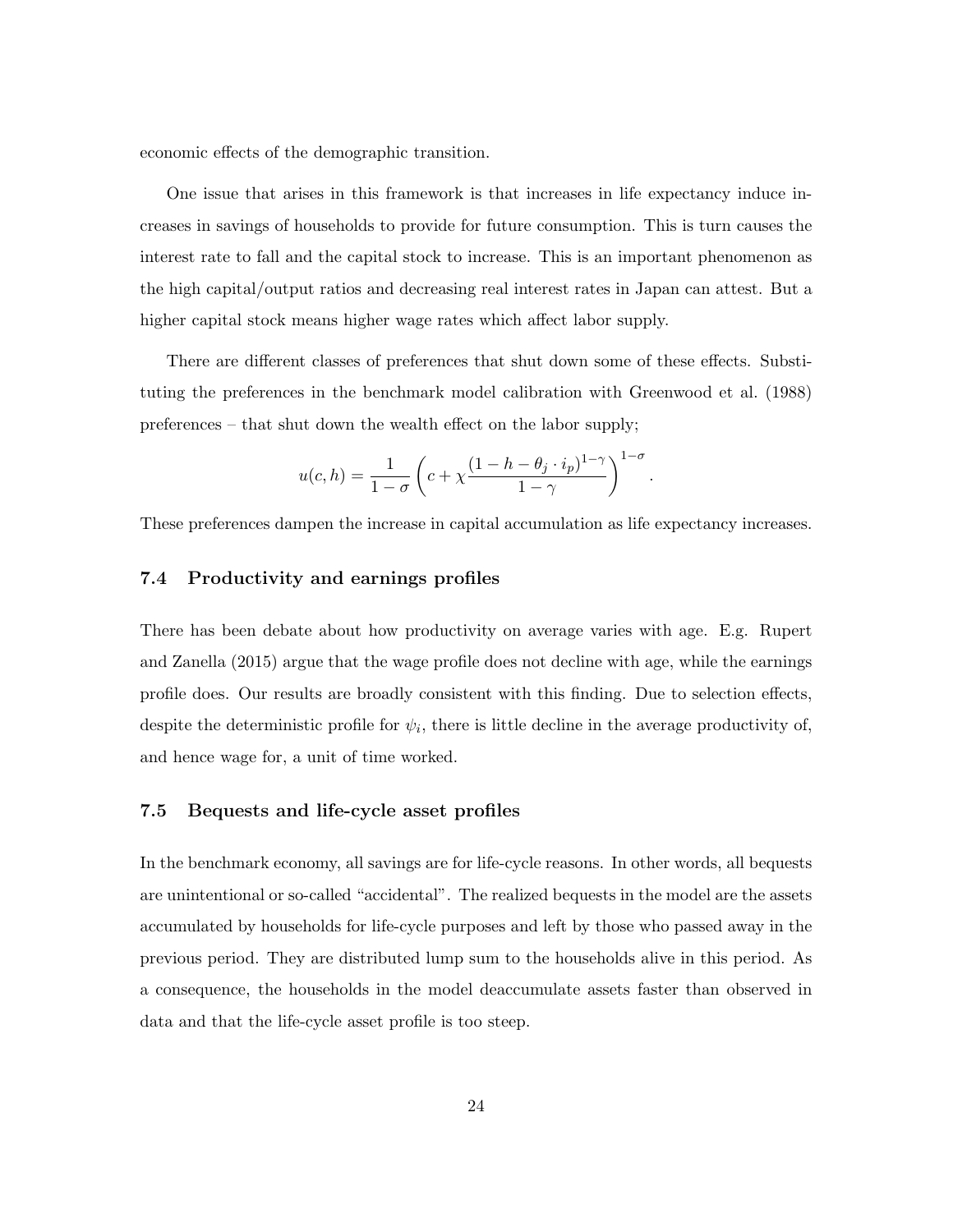Parents care about their offspring. The exact form of altruism within a family matters for whether our life-cycle model provides a good approximation for life-cycle consumptionsavings decisions. Parents care about certain dimensions of the consumption vector of their offspring instead of their total utility. This is sometimes referred to as "impure altruism."

To study whether introduction of bequests would quantitatively affect our results we study a particular type of "impure altruism" where households derive utility from their bequest, so called "warm glow preferences". The households Bellman equation then takes the form

$$
v(j, a, \eta) = \max_{h, a'} \left\{ u(c, h) + \beta \left[ s \cdot \mathbb{E}_{\eta' | \eta} v(j + 1, a', \eta') + (1 - s) \cdot \tilde{u}(a') \right] \right\},\,
$$
  

$$
a') = (a')^{1-\sigma}/(1-\sigma).
$$

where  $\tilde{u}(a') = (a')^{1-\sigma}/(1-\sigma)$ .

With these preferences, we have to recalibrate the model. In order to match the initial capital-output ratio of 3 for the United States in 1990, the time preference parameter is recalibrated to 0.949. The asset profile with the recalibrated preference parameter is given in Figure [9.](#page-40-0) As we see the asset profile is somewhat flatter than in the model without bequests and warm-glow preferences. However, after the model is recalibrated the quantitative results hardly change at all.

[Insert Table [8](#page-34-1) about here]

## 8 Projections for future growth

The model economy we described in the previous section can also be used to project the expected impact of demographic changes on the growth experience of countries going forward. Using the projections for life expectancies and cohort distributions reported by the United Nations World Population Prospects, we can compute the projected impact on future growth.

Using exactly the same calibration as in our baseline model we project the impact on growth from 2015 to 2030. Over this period the predicted life expectancy in Japan grows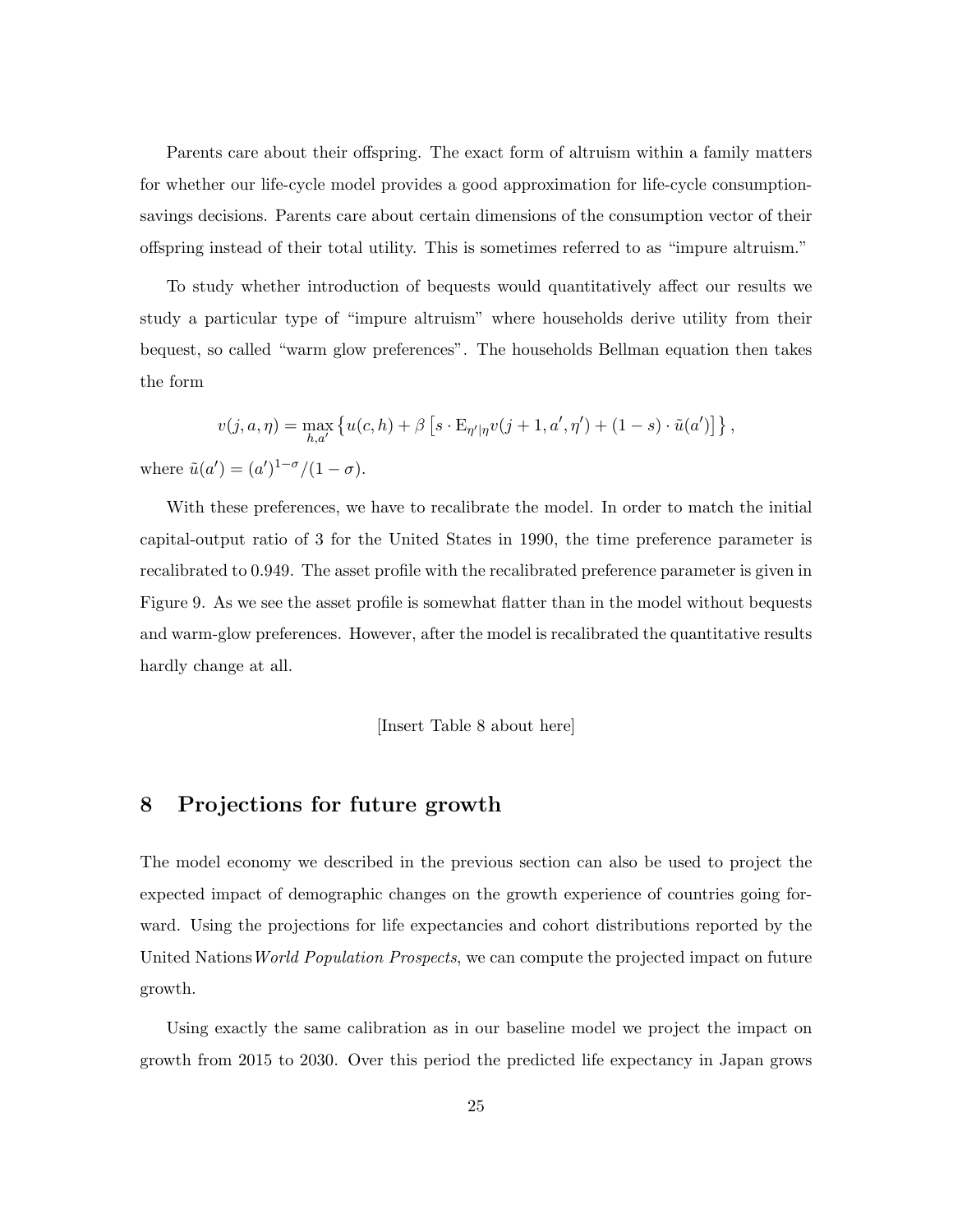from 84.09 to 86.21 years. The predicted life expectancy for the U.S. grows from 79.57 years to 81.79 years.

The impact of these changes for average annual growth rates are shown in Table [8.](#page-34-1)

These results are quite striking. They suggest that over time demographic changes are a drag on economic growth in the United States and more so for the U.S. than for Japan which has been ahead in the demographic transition.

### 9 Concluding remarks

The slowdown in growth in the world's most advanced economies may be due in part to the combination of increased life expectancy and a shift to the right in the cohort distributions. Growth accounting exercises show that lower growth is because of decrease in labor supply, both on the intensive and the extensive margin, and lower TFP growth. Increased capital accumulation has somewhat mitigated the decrease in growth coming from these other factors. With our calibrated model, we found that a parsimonious overlapping generations model in which households make labor supply and savings decisions based on (changing) conditional life expectancy can partly account for the growth rate experience of Japan and the United States between the start of Japan's "lost decades" and the start of the financial crisis.

The objective of the paper is to provide a transparent framework to analyze historical data, and, potentially, make predictions for future growth rates. This framework identifies some the key factors to account for the effect of demographic change on economic growth. In particular, it shows that elasticities of labor supply, of intertemporal substitution, and of substitution between capital and labor are crucial for both these results and for modeling the effects of the demographic transition on future economic growth. Further refinement of the calibration may show that these demographic factors may account for an even larger part of economic growth.

This framework may also serve as a laboratory to address future challenges such as fiscal sustainability if an increase in the number of retirees coincides with lower economic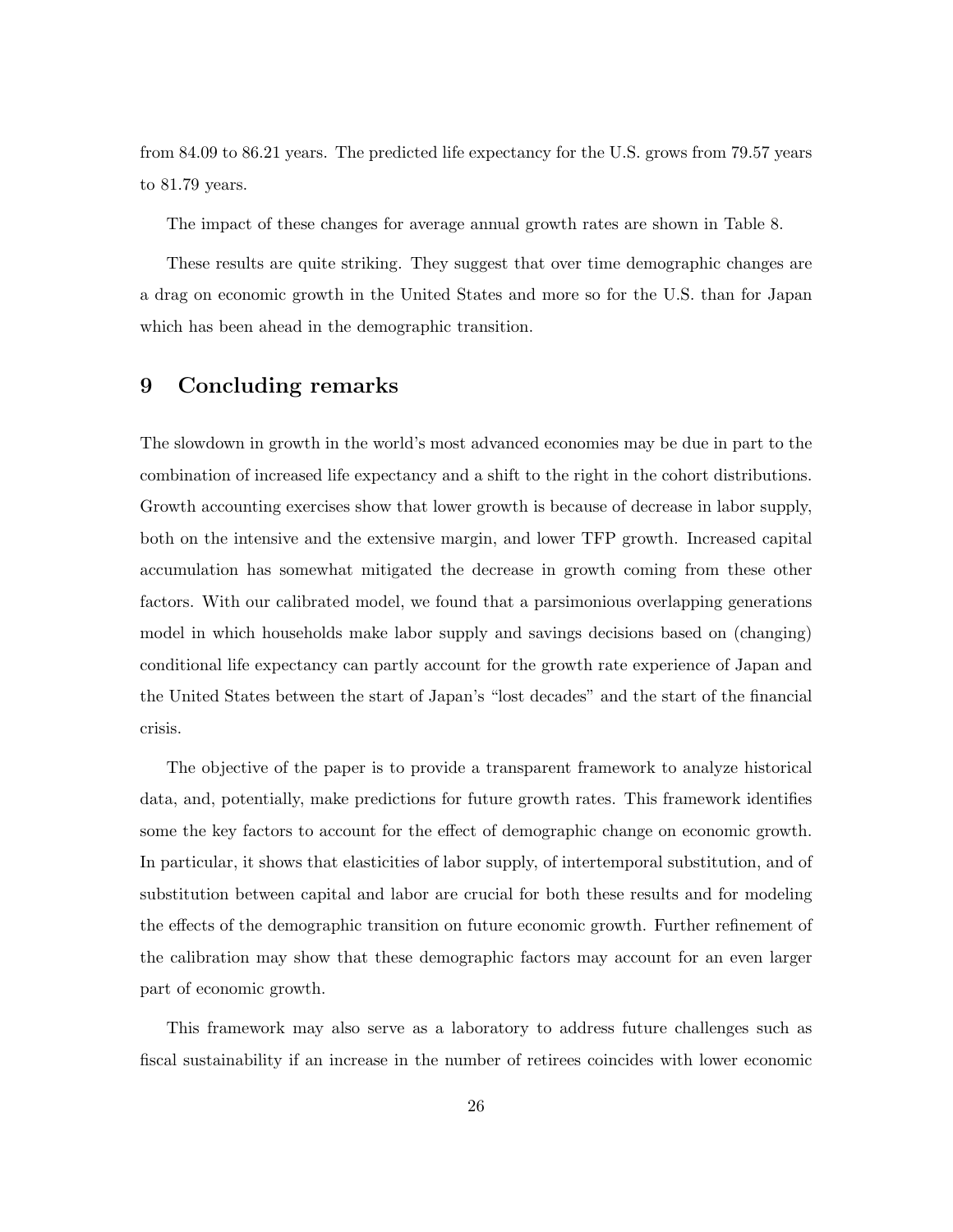growth. As we have shown, the incentive effects from capital and labor may not only affect labor supply on the intensive and extensive margin, but also aggregate productivity growth. Within this parsimonious framework it is possible to analyze the effects of policy responses both on aggregate growth and on welfare.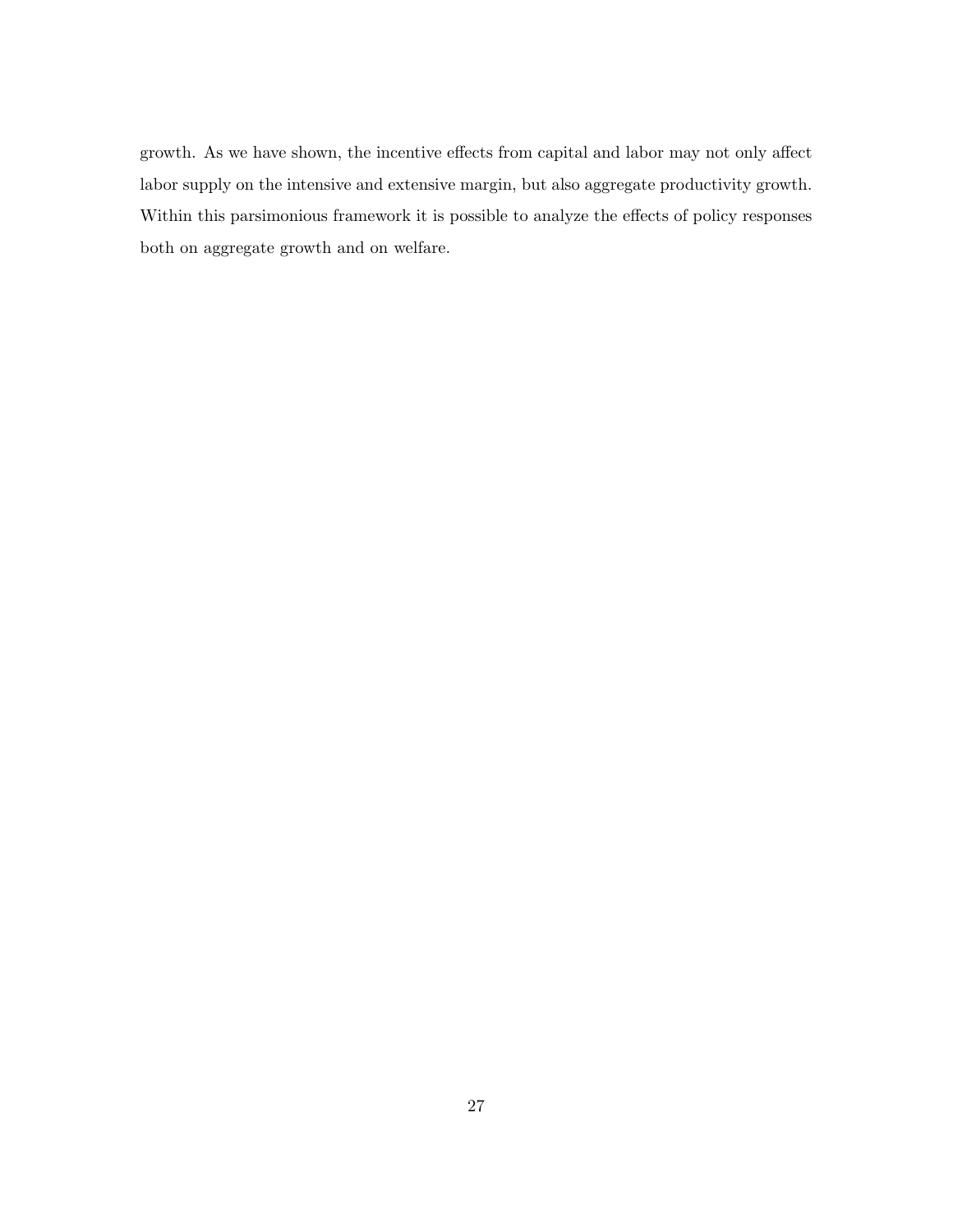# References

- <span id="page-29-4"></span>Acemoglu, D. and P. Restrepo (2017). Secular stagnation? The effect of aging on economic growth in the age of automation. Mimeo, MIT.
- <span id="page-29-7"></span>Attanasio, O., S. Kitao, and G. L. Violante (2007). Global demographic trends and social security reform. Journal of Monetary Economics  $54(1)$ , 144–198.
- <span id="page-29-0"></span>Backus, D. K., T. F. Cooley, and E. Henriksen (2014). Demography and low-frequency capital flows. Journal of International Economics 92, 94 – 102.
- <span id="page-29-3"></span>Bick, A., N. Fuchs-Schündeln, and D. Lagakos (2016). How do average hours worked vary with development? Cross-country evidence and implications. Working Paper 21874, NBER.
- <span id="page-29-2"></span>Carvalho, C., A. Ferrero, and F. Nechio (2016). Demographics and real interest rates: Inspecting the mechanism. European Economic Review 88, 208 – 226.
- <span id="page-29-9"></span>Casanova, M. (2013). Revisiting the hump-shaped wage profile. Mimeo, UCLA.
- <span id="page-29-10"></span>Chetty, R., A. Guren, D. Manoli, and A. Weber (2011). Are micro and macro labor supply elasticities consistent? A review of evidence on the intensive and extensive margins. American Economic Review 101 (3), 471–75.
- <span id="page-29-6"></span>Cho, J.-O. and T. F. Cooley (1994). Employment and hours over the business cycle. Journal of Economic Dynamics and Control  $18(2)$ , 411–432.
- <span id="page-29-5"></span>Favero, C. A. and V. Galasso (2015). Demographics and the secular stagnation hypothesis in Europe. Discussion Paper 10887, CEPR.
- <span id="page-29-1"></span>Feroli, M. (2003). Capital flows among the G-7 nations: A demographic perspective. FEDS Working Paper 2003-54, Federal Reserve Board.
- <span id="page-29-8"></span>Fisher, E., A. Gorry, and C. vom Lehn (2016). Male labor supply and generational fiscal policy. Mimeo, University of Utah.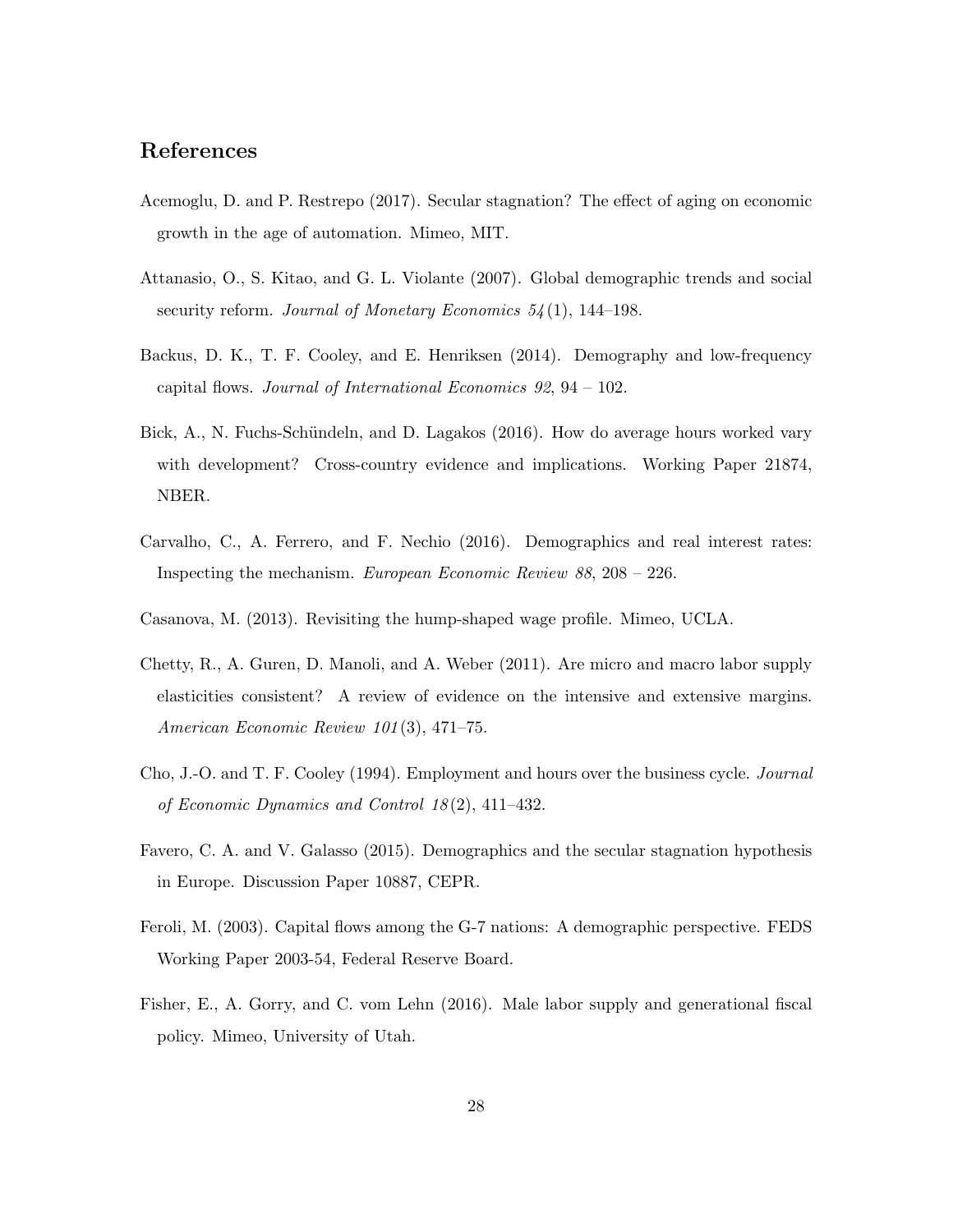- <span id="page-30-2"></span>Gagnon, E., B. K. Johannson, and J. D. López-Salido (2016). Understanding the new normal: The role of demographics. FEDS Working Paper 2016-080, Federal Reserve Board.
- <span id="page-30-0"></span>Gordon, R. J. (2016). *The Rise and Fall of American Growth*. Princeton University Press.
- <span id="page-30-11"></span>Greenwood, J., Z. Hercowitz, and G. Huffman (1988). Investment, capacity utilization, and the real business cycle. American Economic Review  $78(3)$ , 402–17.
- <span id="page-30-10"></span>Hansen, G. D. (1993). The cyclical and secular behaviour of the labour input: Comparing efficiency units and hours worked. Journal of Applied Econometrics  $8(1)$ , 71–80.
- <span id="page-30-7"></span>Heathcote, J., K. Storesletten, and G. Violante (2010). The macroeconomic implications of rising wage inequality in the United States. Journal of Political Economy  $118(4)$ , 681–722.
- <span id="page-30-1"></span>Henriksen, E. (2005). A demographic explanation of U.S. and Japanese current account behavior. Mimeo, Carnegie Mellon University.
- <span id="page-30-8"></span>Henriksen, E. (2015). Representative survival probabilities for heterogenous-agents economies. Mimeo, University of California Davis.
- <span id="page-30-5"></span>Huggett, M., G. Ventura, and A. Yaron (2011). Sources of lifetime inequality. American Economic Review 101 (7), 2923–54.
- <span id="page-30-3"></span>Ikeda, D. and M. Saito (2014). The effect of demographic changes on the real interest rate in Japan. Japan and The World Economy 32, 37–48.
- <span id="page-30-6"></span>Jones, C. (2017). Aging, secular stagnation and the business cycle. Mimeo, New York University.
- <span id="page-30-4"></span>Keane, M. and R. Rogerson (2011). Reconciling micro and macro labor supply elasticities: A structural perspective. Working paper 17430, NBER.
- <span id="page-30-9"></span>King, R. G., C. I. Plosser, and S. T. Rebelo (1988). Production, growth and business cycles i. the basic neoclassical model. Journal of Monetary Economics 21, 195–232.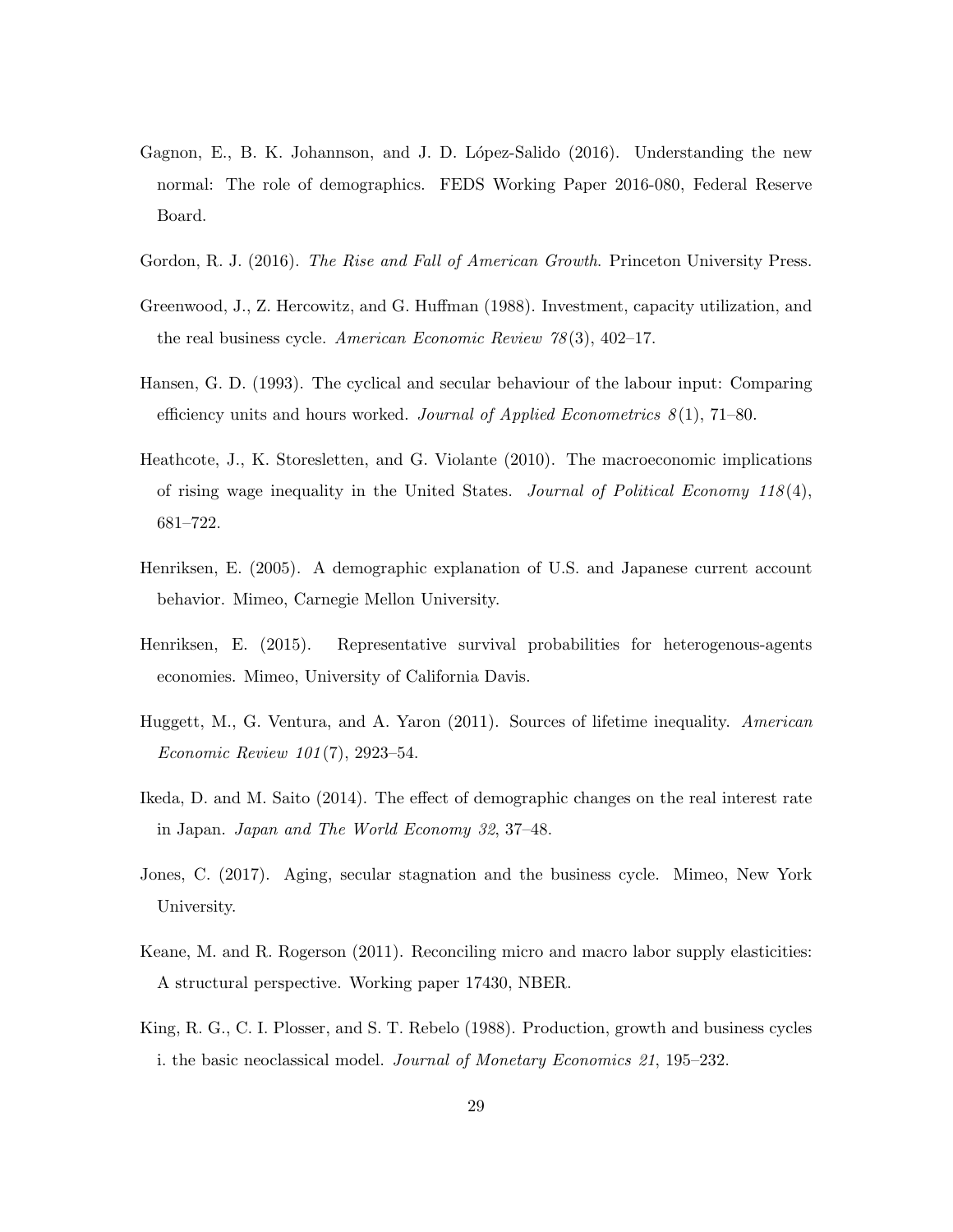- <span id="page-31-6"></span>Kitao, S. (2014). Sustainable social security: Four options. Review of Economic Dynamics 17, 756–779.
- <span id="page-31-2"></span>Krueger, D. and A. Ludwig (2007). On the consequences of demographic change for the rates of return to capital and the distribution of wealth and welfare. Journal of Monetary Economics 54, 49–87.
- <span id="page-31-5"></span>Llosa, G., L. Ohanian, A. Raffo, and R. Rogerson (2012). Firing costs and labor market fluctuations: A cross-country analysis. Mimeo, UCLA.
- <span id="page-31-4"></span>Maestas, N., K. J. Mullen, and D. Powell (2016). The effect of population aging on economic growth, the labor force and productivity. Working Paper 22452, NBER.
- <span id="page-31-7"></span>Meghir, C. and L. Pistaferri (2004). Income variance dynamics and heterogeneity. *Econo*metrica  $72(1)$ , 1–32.
- <span id="page-31-3"></span>Prescott, E. C., R. Rogerson, and J. Wallenius (2009). Lifetime aggregate labor supply with endogenous workweek length. Review of Ecnomic Dynamics 12 (1), 23–36.
- <span id="page-31-9"></span>Rogerson, R. and J. Wallenius (2009). Micro and macro elasticities in a life cycle model with taxes. Journal of Economic Theory  $144(6)$ , 2277-92.
- <span id="page-31-8"></span>Rupert, P. and G. Zanella (2015). Revisiting wage, earnings, and hours profiles. Journal of Monetary Economics 72, 114–130.
- <span id="page-31-0"></span>Summers, L. H. (2014). U.S. economic prospects: Secular stagnation, hysteresis, and the zero lower bound. Business Economics  $49(2)$ , 65–73.
- <span id="page-31-1"></span>Summers, L. H. (2016). The age of secular stagnation. Foreign Affairs  $95(2)$ , 2–9.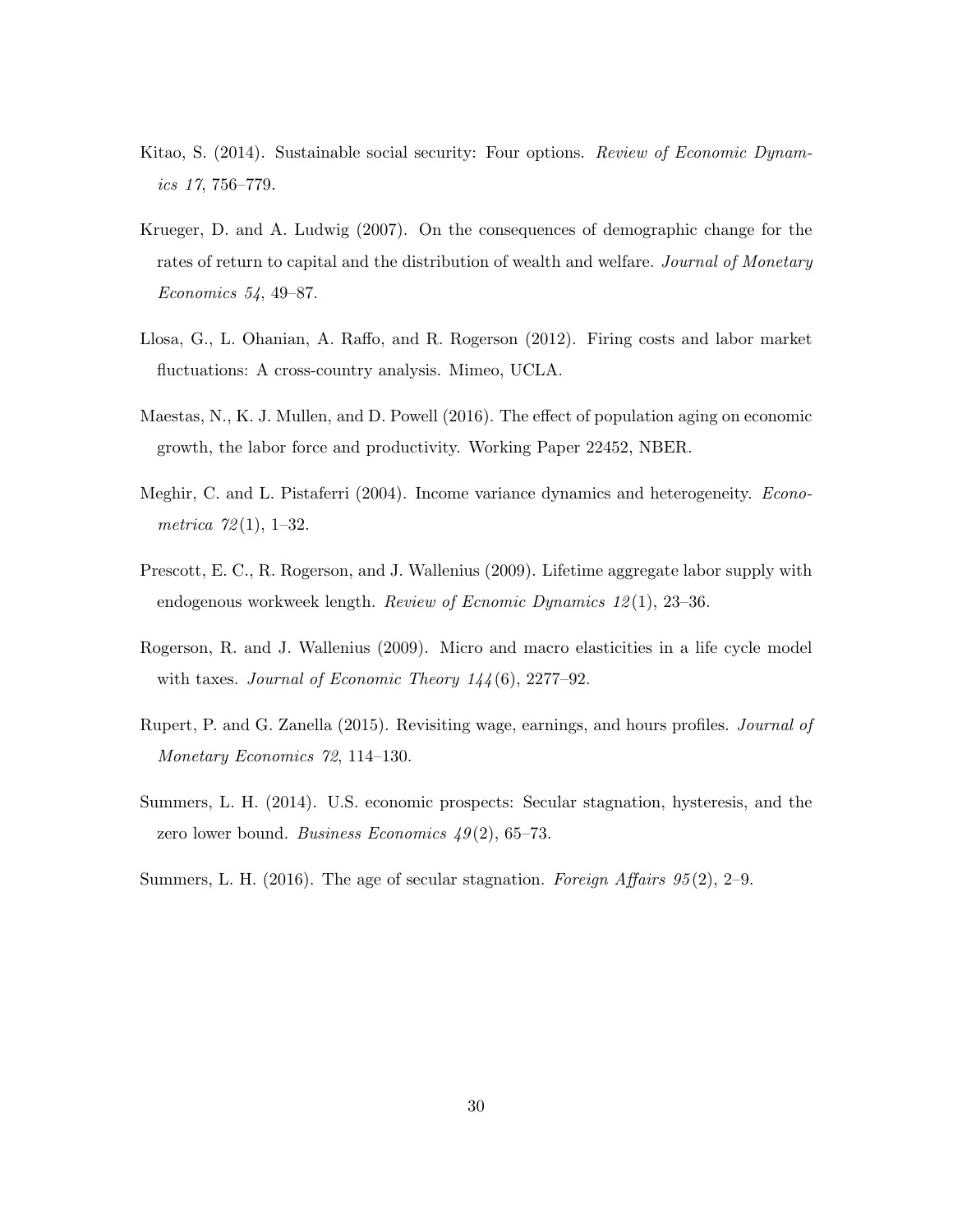# A Tables

|                                  |                  |            |                                                             |      | $\check{ }$ |                            |
|----------------------------------|------------------|------------|-------------------------------------------------------------|------|-------------|----------------------------|
|                                  | $\gamma_Y$       | $\gamma_A$ | $\alpha \cdot \gamma_{K/L}$ $\gamma_{Pop}$ $\gamma_{L/Pop}$ |      |             | $(1-\alpha)\cdot \gamma_h$ |
| United States $\vert 2.76 \vert$ |                  | 1.28       | 0.52                                                        | 1.10 | $-0.10$     | $-0.05$                    |
| Canada                           | $2.61 \mid 0.45$ |            | 0.80                                                        | 0.99 | 0.52        | $-0.15$                    |
| UK                               | 2.48             | 1.53       | 0.72                                                        | 0.40 | 0.09        | $-0.25$                    |
| France                           | 1.78             | 0.97       | 0.45                                                        | 0.54 | 0.19        | $-0.36$                    |
| Germany                          | 1.67             | 1.03       | 0.55                                                        | 0.18 | 0.28        | $-0.38$                    |
| Italy                            | 1.30             | 0.30       | 0.54                                                        | 0.32 | 0.26        | $-0.13$                    |
| Japan                            | 1.11             | 0.75       | 0.83                                                        | 0.17 | $-0.16$     | $-0.47$                    |

<span id="page-32-0"></span>Table 1: Growth accounting G7

<span id="page-32-1"></span>Table 2: Growth accounting United States and Japan

|                                                                                                                  |  |                     |                       | $\begin{vmatrix} \gamma_Y & \gamma_A & \alpha \cdot \gamma_{K/L} & \gamma_{Pop} & \gamma_{L/Pop} & (1-\alpha) \cdot \gamma_h \end{vmatrix}$ |
|------------------------------------------------------------------------------------------------------------------|--|---------------------|-----------------------|---------------------------------------------------------------------------------------------------------------------------------------------|
| United States $\begin{array}{ c c c c }\n\hline\n2.76 & 1.28 \\ \hline\n\text{Japan} & 1.11 & 0.75\n\end{array}$ |  | $0.52$ 1.10 $-0.10$ |                       | $-0.05$                                                                                                                                     |
|                                                                                                                  |  |                     | $0.83$ $0.17$ $-0.16$ | $-0.47$                                                                                                                                     |
|                                                                                                                  |  |                     |                       | 0.42                                                                                                                                        |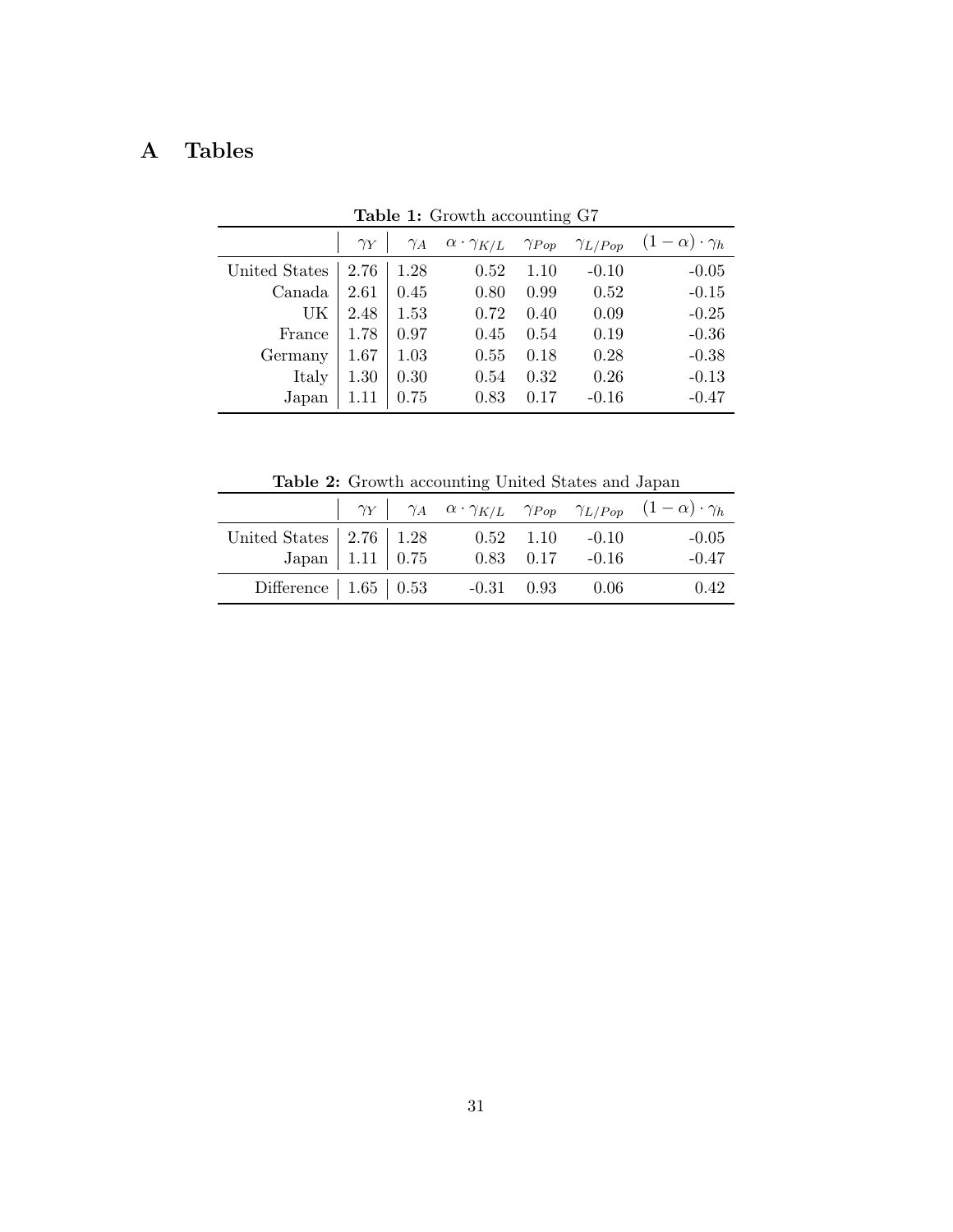<span id="page-33-0"></span>

| Table 3: Calibration           |                                    |                         |  |  |  |  |  |
|--------------------------------|------------------------------------|-------------------------|--|--|--|--|--|
| Demographics                   |                                    |                         |  |  |  |  |  |
| $\boldsymbol{x}$               | Cohort sizes                       | UN                      |  |  |  |  |  |
| $\mathcal{S}_{0}$              | Conditional survival probabilities | UN, Henriksen $(2015)$  |  |  |  |  |  |
| Preferences                    |                                    |                         |  |  |  |  |  |
| β                              | Subjective discount factor         | 0.968                   |  |  |  |  |  |
| $\chi$                         | Weight on leisure                  | 0.4123                  |  |  |  |  |  |
| $\sigma$                       | Consumption utility curvature      | 1.0                     |  |  |  |  |  |
| $\gamma$                       | Leisure utility curvature          | 4.0                     |  |  |  |  |  |
| $\kappa_1, \kappa_2, \kappa_3$ | Cost of labor force particaptation | 0.0531, 0.00149, 1.4178 |  |  |  |  |  |
| Labor productivity process     |                                    |                         |  |  |  |  |  |
| $\rho$                         | Persistence parameter              | 0.97                    |  |  |  |  |  |
|                                | vVriance                           | 0.02                    |  |  |  |  |  |
| $\psi$                         | Age-dependent productivity         | PSID                    |  |  |  |  |  |
| Technology and production      |                                    |                         |  |  |  |  |  |
| $\alpha$                       | Capital share of output            | 1/3                     |  |  |  |  |  |
| δ                              | Depreciation rate of capital       | 0.06                    |  |  |  |  |  |

<span id="page-33-1"></span>Table 4: Data: Growth accounting net of population growth

|                                      |                                                             |         |         | $\eta_{Y/Pop}$ $\eta_A$ $\alpha \cdot \gamma_{K/L}$ $\gamma_{L/Pop}$ $(1-\alpha) \cdot \gamma_h$ |
|--------------------------------------|-------------------------------------------------------------|---------|---------|--------------------------------------------------------------------------------------------------|
| United States                        | $\begin{array}{c c} 1.66 & 1.28 \\ 0.94 & 0.75 \end{array}$ | 0.52    | $-0.10$ | $-0.05$                                                                                          |
| Japan                                |                                                             | 0.83    | $-0.16$ | $-0.47$                                                                                          |
| Difference $\vert$ 0.72 $\vert$ 0.53 |                                                             | $-0.31$ | 0.06    | 0.42                                                                                             |

Table 5: Model: Total growth accounting net of population growth 1990-2007

<span id="page-33-2"></span>

|                                                                                                                    |  |                    | $\eta_{Y/Pop}$ $\eta_A$ $\alpha \cdot \gamma_{K/L}$ $\gamma_{L/Pop}$ $(1-\alpha) \cdot \gamma_h$ |
|--------------------------------------------------------------------------------------------------------------------|--|--------------------|--------------------------------------------------------------------------------------------------|
| United States $\begin{array}{ c c } \hline 4.34 & 1.86 \\ \hline \text{Japan} & 1.62 & 0.54 \\ \hline \end{array}$ |  | $2.61 \qquad 3.28$ | $-3.41$                                                                                          |
|                                                                                                                    |  | $4.33 - 1.03$      | $-2.22$                                                                                          |

Table 6: Model: Annual growth accounting net of population growth 1990-2007

<span id="page-33-3"></span>

|                                                                                                                 |  |               |               | $\begin{vmatrix} \gamma_{Y/Pop} & \gamma_A & \alpha \cdot \gamma_{K/L} & \gamma_{L/Pop} & (1-\alpha) \cdot \gamma_h \end{vmatrix}$ |
|-----------------------------------------------------------------------------------------------------------------|--|---------------|---------------|------------------------------------------------------------------------------------------------------------------------------------|
| United States $\begin{array}{c c} \text{United States} & 0.26 & 0.11 \\ \text{Japan} & 0.10 & 0.03 \end{array}$ |  | $0.15$ $0.19$ |               | $-0.20$                                                                                                                            |
|                                                                                                                 |  |               | $0.25 - 0.06$ | $-0.13$                                                                                                                            |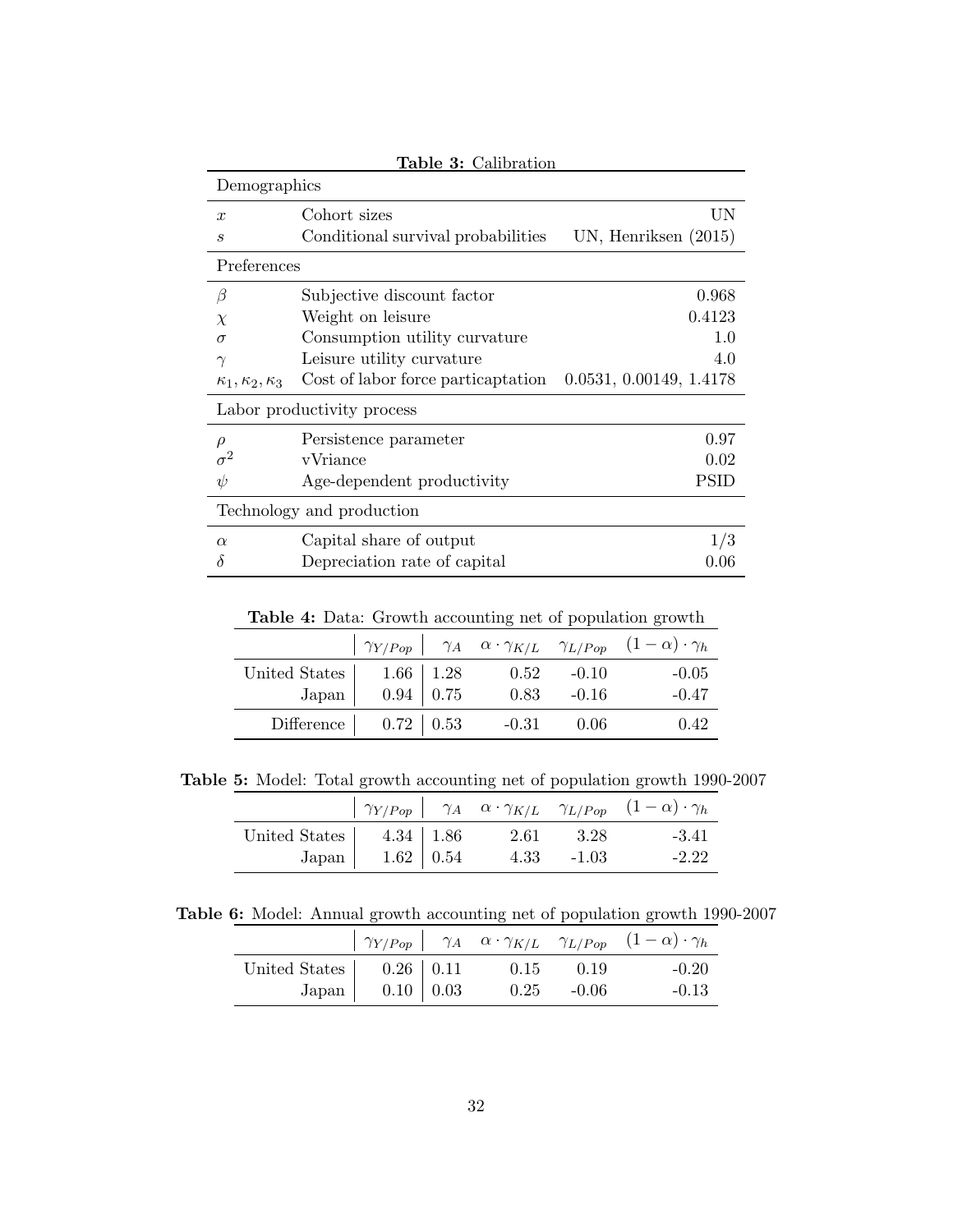<span id="page-34-0"></span>

|                                                                          |  |               | $\eta_{Y/Pop}$ $\eta_A$ $\alpha \cdot \gamma_{K/L}$ $\gamma_{L/Pop}$ $(1-\alpha) \cdot \gamma_h$ |
|--------------------------------------------------------------------------|--|---------------|--------------------------------------------------------------------------------------------------|
| United States $\begin{vmatrix} 0.35 & 0.22 \\ 0.24 & 0.14 \end{vmatrix}$ |  | $0.35 - 0.07$ | $-0.14$                                                                                          |
|                                                                          |  | $0.56 - 0.14$ | $-0.33$                                                                                          |

Table 7: Model: Growth accounting net of population growth 1990-2007

Table 8: Growth projections -  $\gamma_{Y/Pop}$  |  $\gamma_A$   $\alpha \cdot \gamma_{K/L}$   $\gamma_{L/Pop}$   $(1-\alpha) \cdot \gamma_h$ Japan  $-0.27$   $0.01$  0.17  $-0.45$  0.01 United States  $\begin{array}{|l} -0.33 & 0.02 & 0.15 & -0.38 & -0.12 \end{array}$ 

<span id="page-34-1"></span>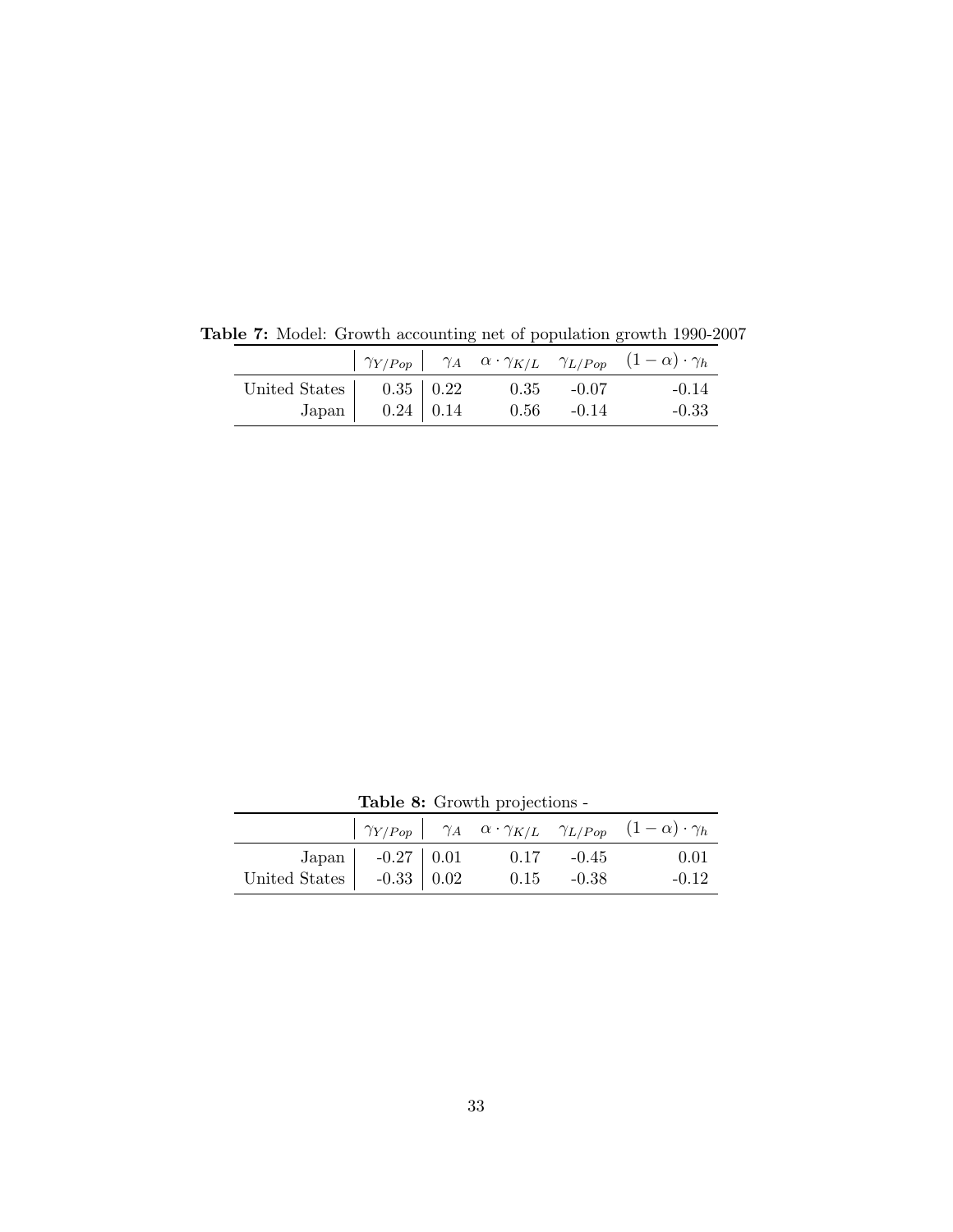# B Figures



<span id="page-35-0"></span>Figure 1: Aggregate Real GDP United States, Japan and France



<span id="page-35-1"></span>Figure 2: Yield 10Y Government Bonds United States and Japan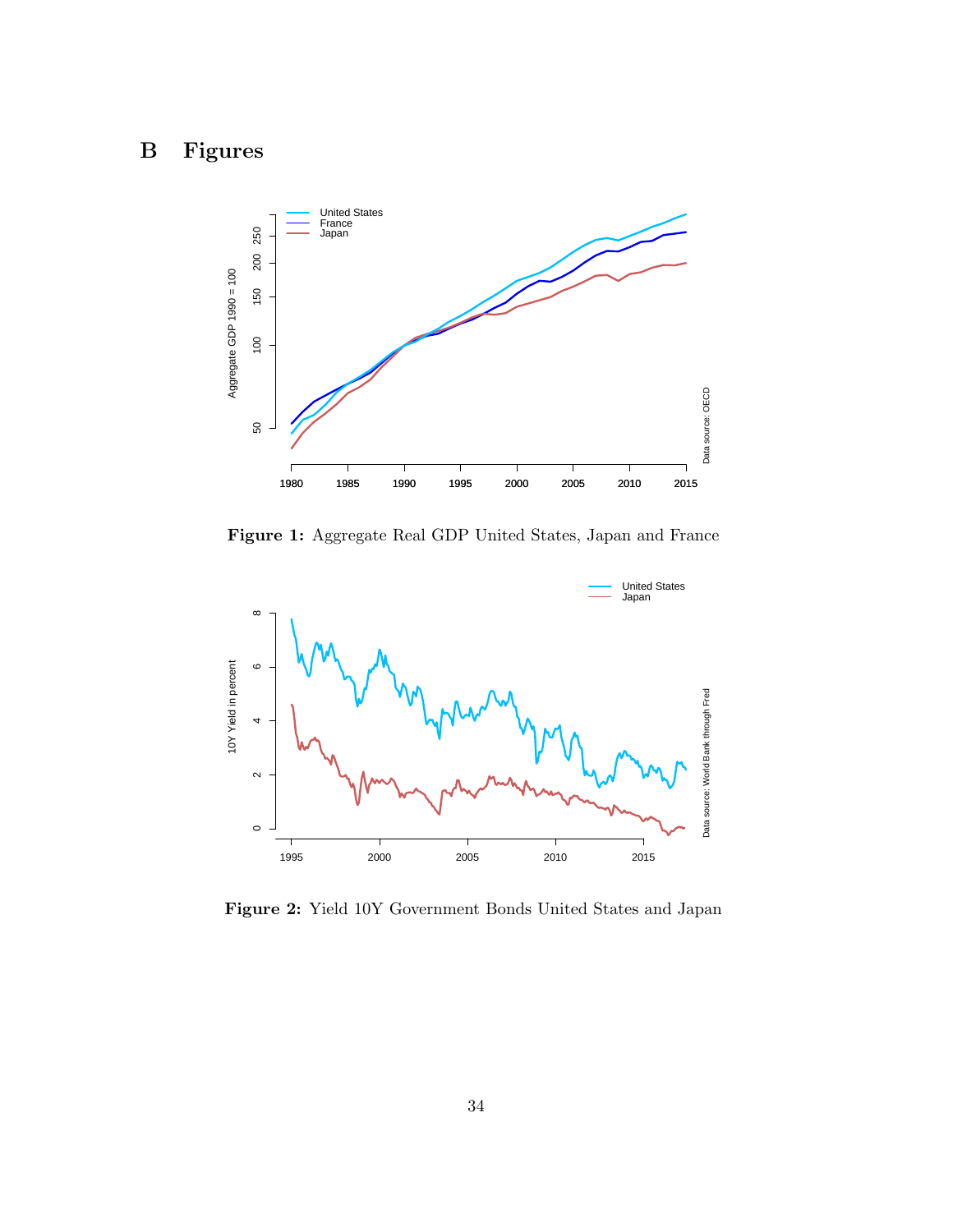

<span id="page-36-0"></span>Figure 3: Life expectancy at birth, United States, Japan, and Western Europe



<span id="page-36-1"></span>Figure 4: Cohort distribution United States and Japan 1990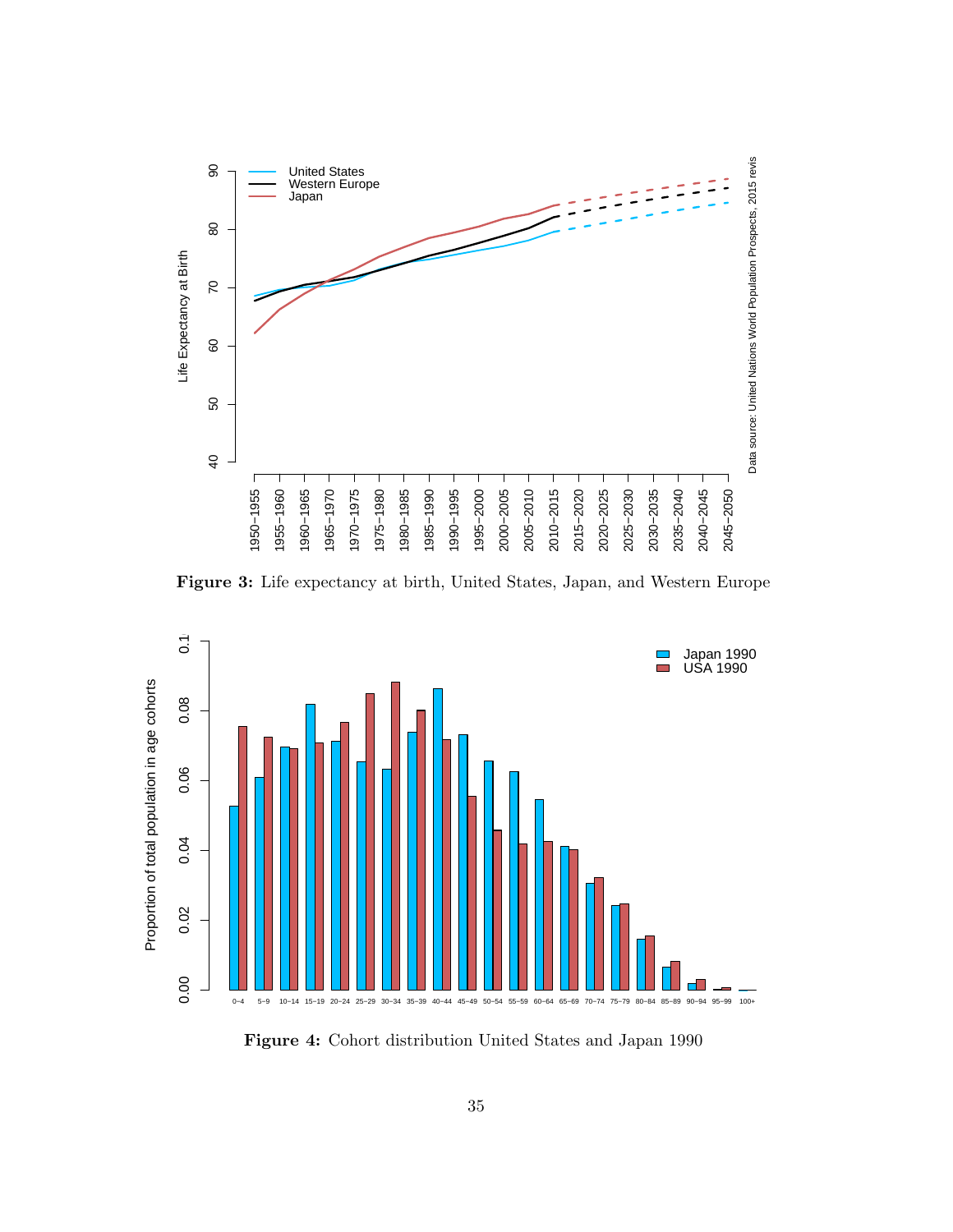

<span id="page-37-0"></span>Figure 5: Cohort distribution United States and Japan 2007



<span id="page-37-1"></span>Figure 6: Life-cycle productivity profile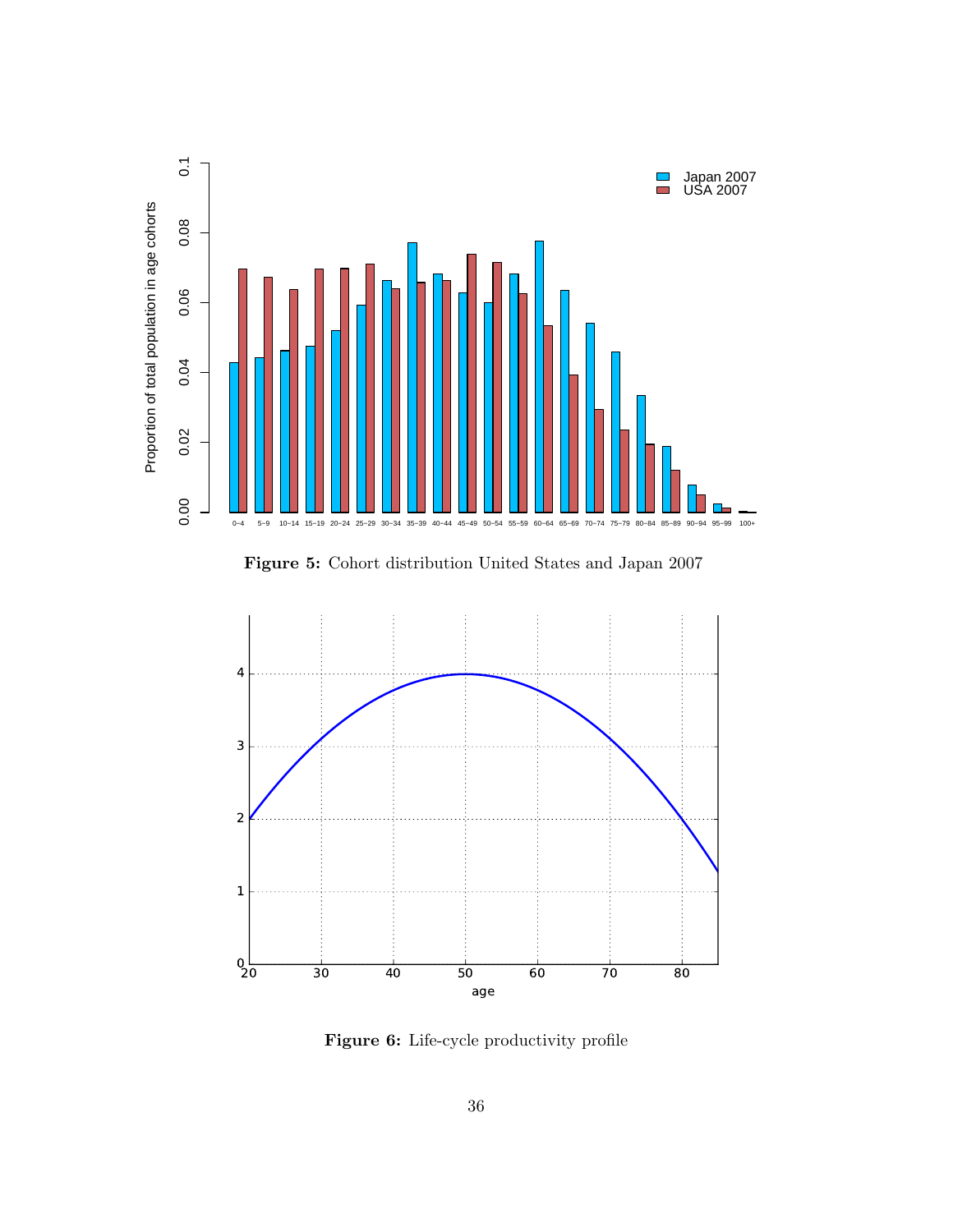

<span id="page-38-0"></span>Figure 7: Participation cost at different ages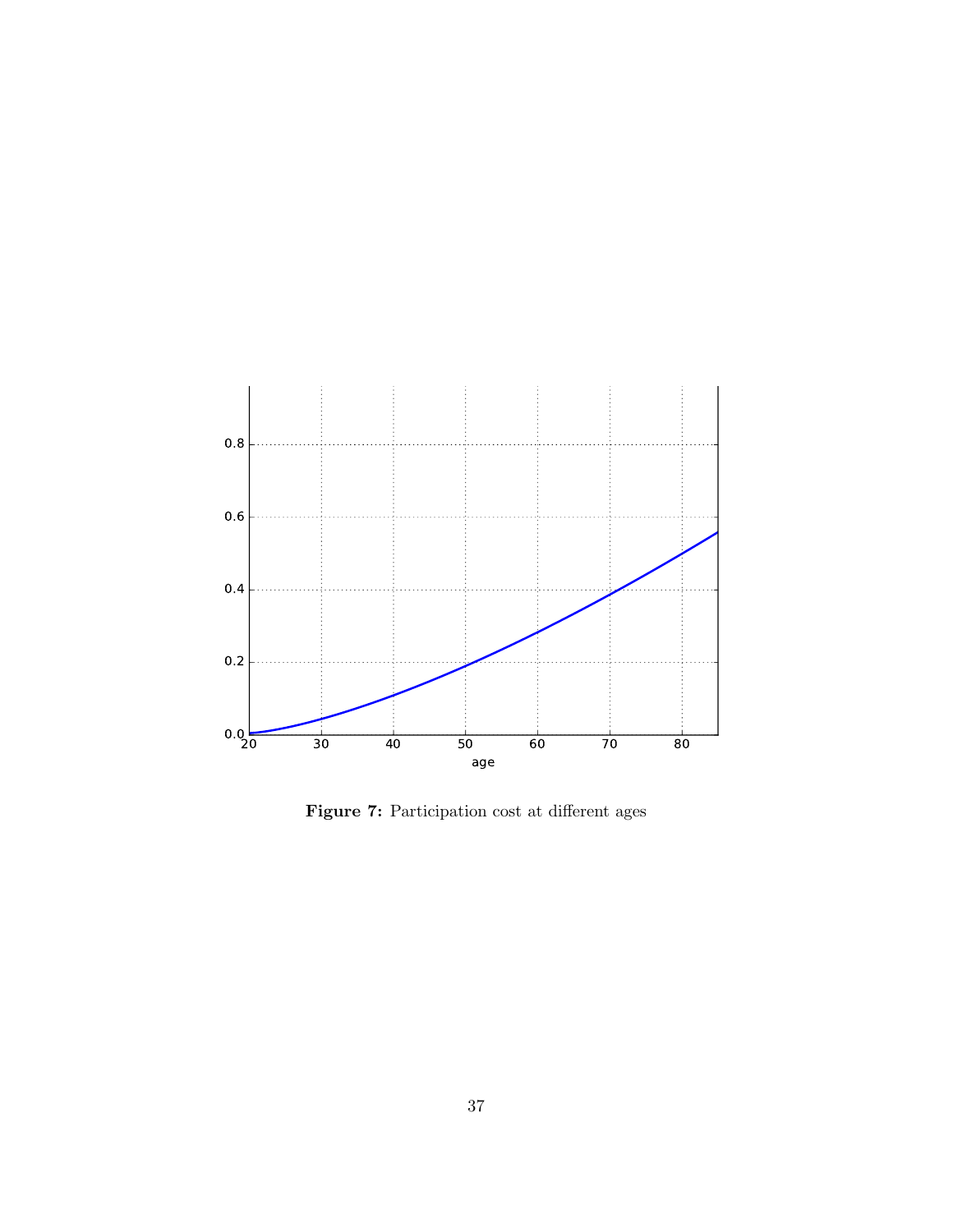

<span id="page-39-0"></span>Figure 8: Model asset profile over the life cycle given US life expectancy and equilibrium factor prices in 1990. The shaded area is on standard deviation in each direction.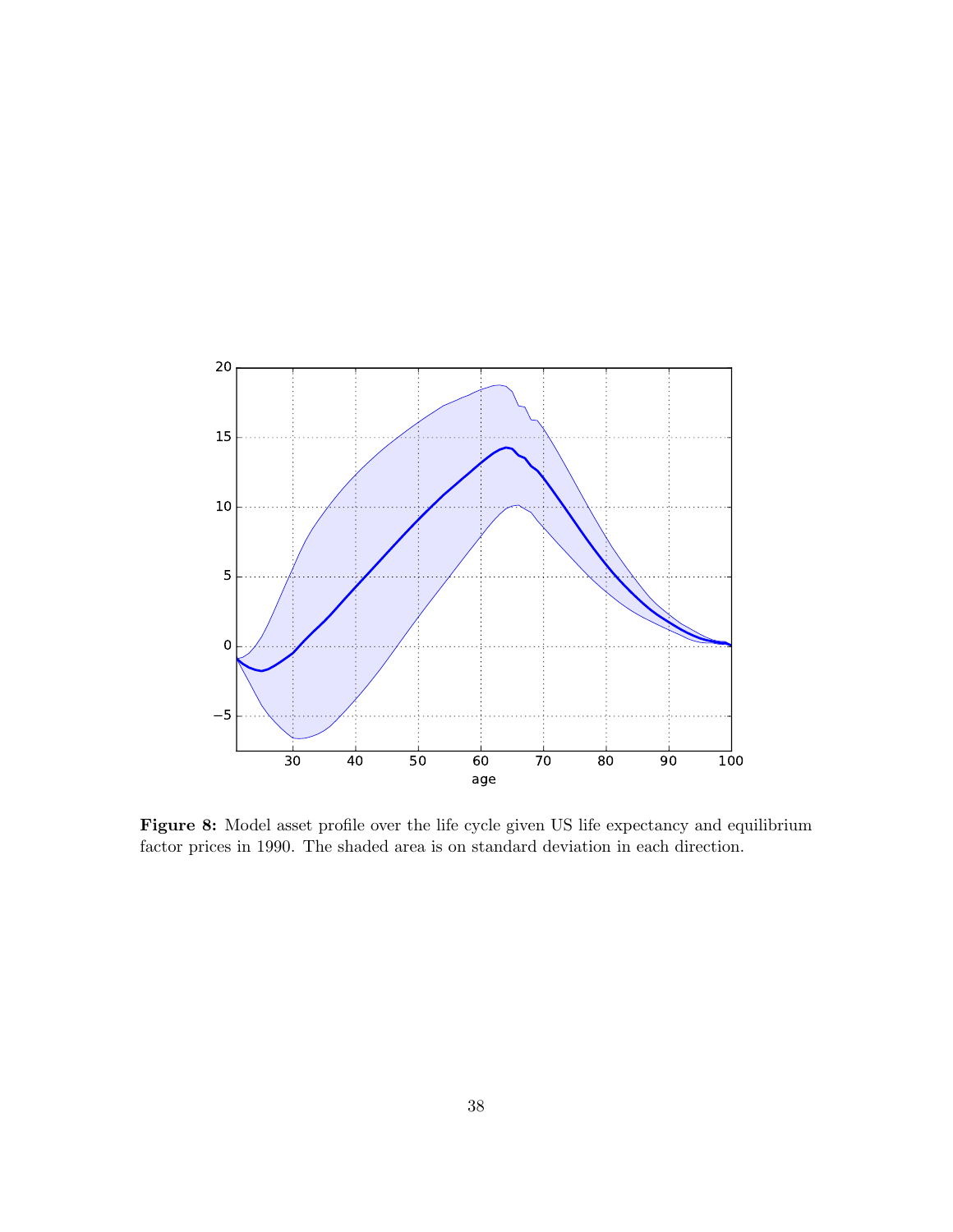

<span id="page-40-0"></span>Figure 9: Model asset profile over the life cycle given US life expectancy and equilibrium factor prices in 1990 with warm-glow bequest preference. The shaded area is one standard deviation in each direction.